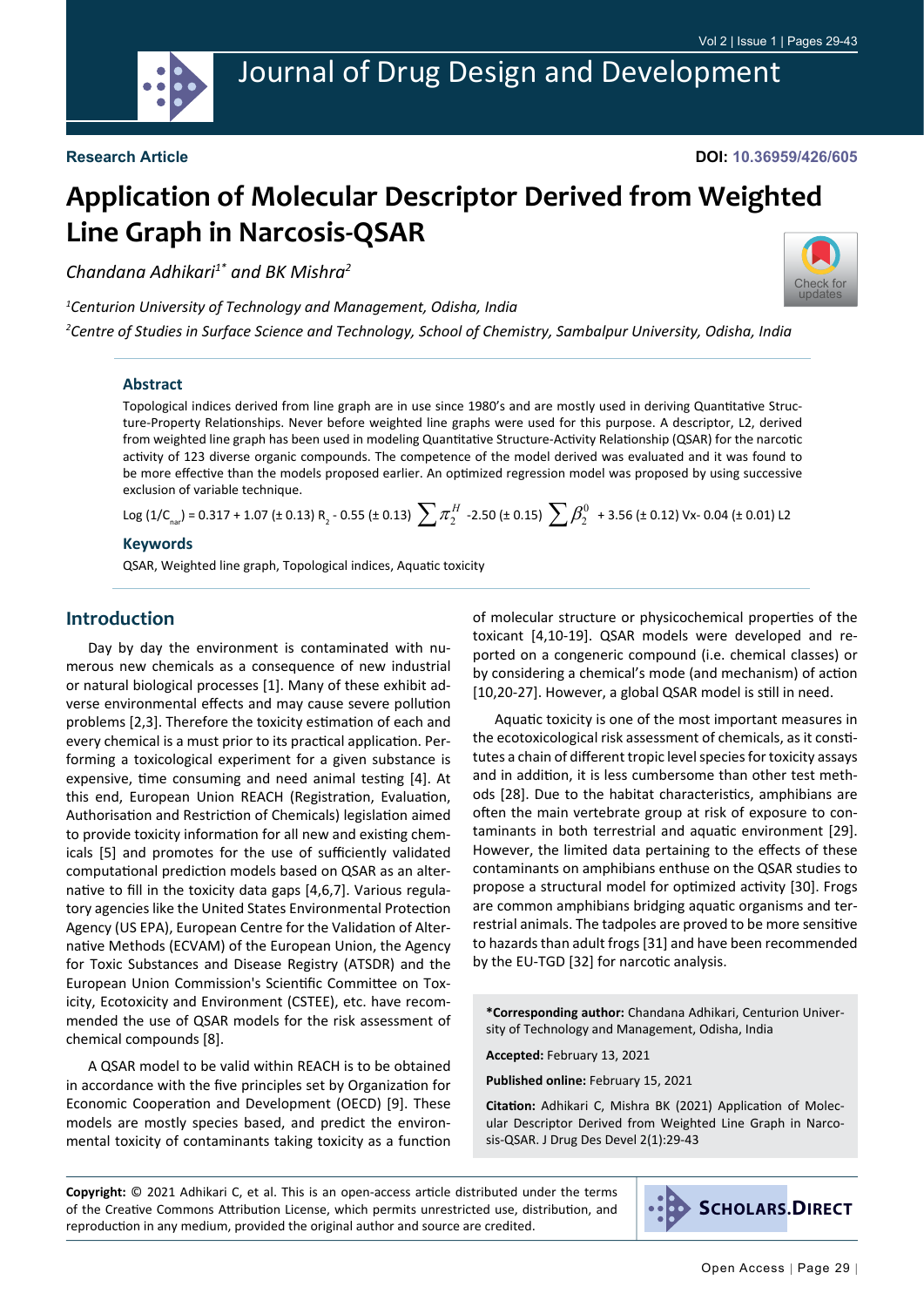QSAR studies generally stem on reliable data of a wide range of compounds, which is mostly lacking in chemical literature. In this context a huge data on narcotic property of organic compounds were collected by Overton [33,34]. Abraham and Rafols have extended the data set of Overton by adding new compounds in terms of their narcotic behavior from various sources making it a data set of 123 diverse organic compounds [35]. With this extensive data set and using the linear free energy relationship (LEFR), as is proposed by many authors [31,36-38] for narcosis phenomenon, they expressed the tadpole narcosis as a linear function of solvatometric parameters (Eq. 1).

$$
\log(1/C_{nar}) = f(R_2, \sum \pi_2^H, \sum \beta_2^0, V_x)
$$
 (1)

Where the descriptors used are:  $R_2^2$  the solute excess molar refraction,  $\sum \pi_2^H$  the solute dipolarity/polarizability,<br> $\sum \beta_2^0$  the solute hydrogen-bond basicity and V<sub>x</sub> is solute volume. Excluding nine outliers, the regression model has a correlation coefficient of *r* = 0.952 and standard deviation (*SD*) = 0.341.

Applying Overton Meyer's relationship [39] for tadpole narcosis, Abraham and Rafols derived the correlation equation for narcotic property in terms of water-octanol partition coefficient (log  $P_{oct}$ ) with correlation coefficient  $r = 0.9301$  and standard deviation (*SD*) = 0.414. That indicates water-octanol partition coefficient alone is sufficient to explain the tadpole narcosis as is observed in many other biological phenomena [12,14,40-45].

The objective of the present work is to introduce a new molecular descriptor, weighted line graph index (L2) in the QSAR world. Hansch, *et al*. put the milestone in the way to search parameters as a substitute to log P [46]. Probably this forms the basis to use topological and/or other molecular descriptor in place of log P in the QSAR for toxicity of chemical compounds as is done by Agarwal, *et al.* [47-53].

In this context we have taken tadpole narcosis as a general data set and tried to express the narcotic activity in terms of topological indices. While doing so, they combined the distance based topological indices (W, Sz,  $\frac{1}{\chi}$  (=B), J and log RB) with Abraham's molecular descriptors and gave a hexaparametric regression model for tadpole narcosis with better statistical significance ( $r = 0.9592$ ,  $SE = 0.3217$ ) [54] than Abraham and Rafols model [35].

In a subsequent study, Jaiswal and Khadikar examined the potential of distance based topological indices Wiener (W), PI (Padmakar-Ivan), Randic connectivity  $\left( \frac{0}{x}, \frac{1}{x}, \frac{2}{x} \right)$  and Kier and Hall valence connectivity  $\left( \frac{0}{2}xv , \frac{1}{2}xv , \frac{2}{2}xv \right)$  over log P in modeling tadpole narcosis by taking a heterogeneous set of 22 compounds [55]. The best model is obtained in terms of first order valance connectivity index  ${}^{1}xv$  with  $r = 0.9806$  as presented in Eq. 2.

$$
\log (1/C_{\text{par}}) = -0.7839 \left( \pm 0.1289 \right) + 1.1859 \left( \pm 0.0544 \right)^{-1} XV \tag{2}
$$

The positive coefficient of  ${}^{1}x v$  in the above equation shows that the degree of unsaturation and the presence of

heteroatom enhance the tadpole narcosis as the descriptor distinguishes the degree of unsaturation and the presence of heteroatom in the considered organic compound.

A hydrogen depleted molecular graph (G) can be obtained by taking the atoms as vertices and the bond between the atoms as the edges. In a line graph (L (G)) of G, the vertices correspond to the edges of G and two vertices of the L (G) are adjacent if their corresponding edges of the molecular graph G have a common vertex. The prologue of line graph indices in the QSPR world is due to Bertz [56]. A sporadic report of the use of line graphs in QSPR was found in literature for some mutually unrelated chemical fields [57-65].

Herein, we derived a novel weighted line graph index (L2) from the weighted iterated line graph of hydrogen depleted molecular graphs of 123 organic compounds with narcotic activity. So far, parameters derived from line graph have not yet been used in QSAR studies. Line graph has been used for the carboneous compounds while for heteroatomic compounds the weighted line graph will be more appropriate for derivation of molecular descriptors.

### **Enumeration of Weighted Line Graph Index (L2)**

A weighted line graph is the line graph Lw (G) of a molecular graph, G, in which each vertex  $(u_i)$  of Lw (G) is assigned with a nonnegative number w  $(u<sub>i</sub>)$ , referred to the weight of u<sub>i</sub>. Starting with the hydrogen depleted molecular graph G or the zeroth order line graph L0 (G), each vertex of the L (G) is assigned with a value equal to the weight on the connecting edge of (G) attached to the vertex 'v<sub>i</sub>' to obtain zero order weighted line graph Lw  $(G)^0$ . The weight of the edge of G is the weight of the vertex  $(w(u_i))$  is given by

$$
v_{i-j} = w(u_i) = \frac{1}{\sqrt{\delta_i \delta_j}}
$$
 (3)

Where  $\delta_i$  and  $\delta_j$  are the weight of the vertices  $v_i$  and  $v_j$ respectively.

$$
\delta = z^v - H
$$

Where, Z<sup>v</sup> and H are the number of valence electron and H-atom bonded to the  $i<sup>th</sup>$  atom respectively. While tagging weight to the multiple bonds, the weight of the edge is multiplied by a factor equal to the multiplicity of the concerned bond.

The molecular descriptor for the zeroth order weighted line graph is defined as

$$
L0 = \sum_{edges} v_{i-j} = \sum_{edges} \frac{1}{\sqrt{\delta_i \delta_j}}
$$
(4)

In a similar manner, by considering the edge of Lw  $(G)^{o}$  as the vertex and their connectivity, the first iterated line graph, Lw  $(G)^1$ , is constructed and the sum of the weight of the edges of the line graph is considered as the molecular descriptor L1. Accordingly, higher iterated graphs Lw (G)<sup>i</sup> and corresponding molecular descriptors Li can be determined. An example of weighted line graphs of ethylisobutanoate is presented in [Figure 1](#page-2-0).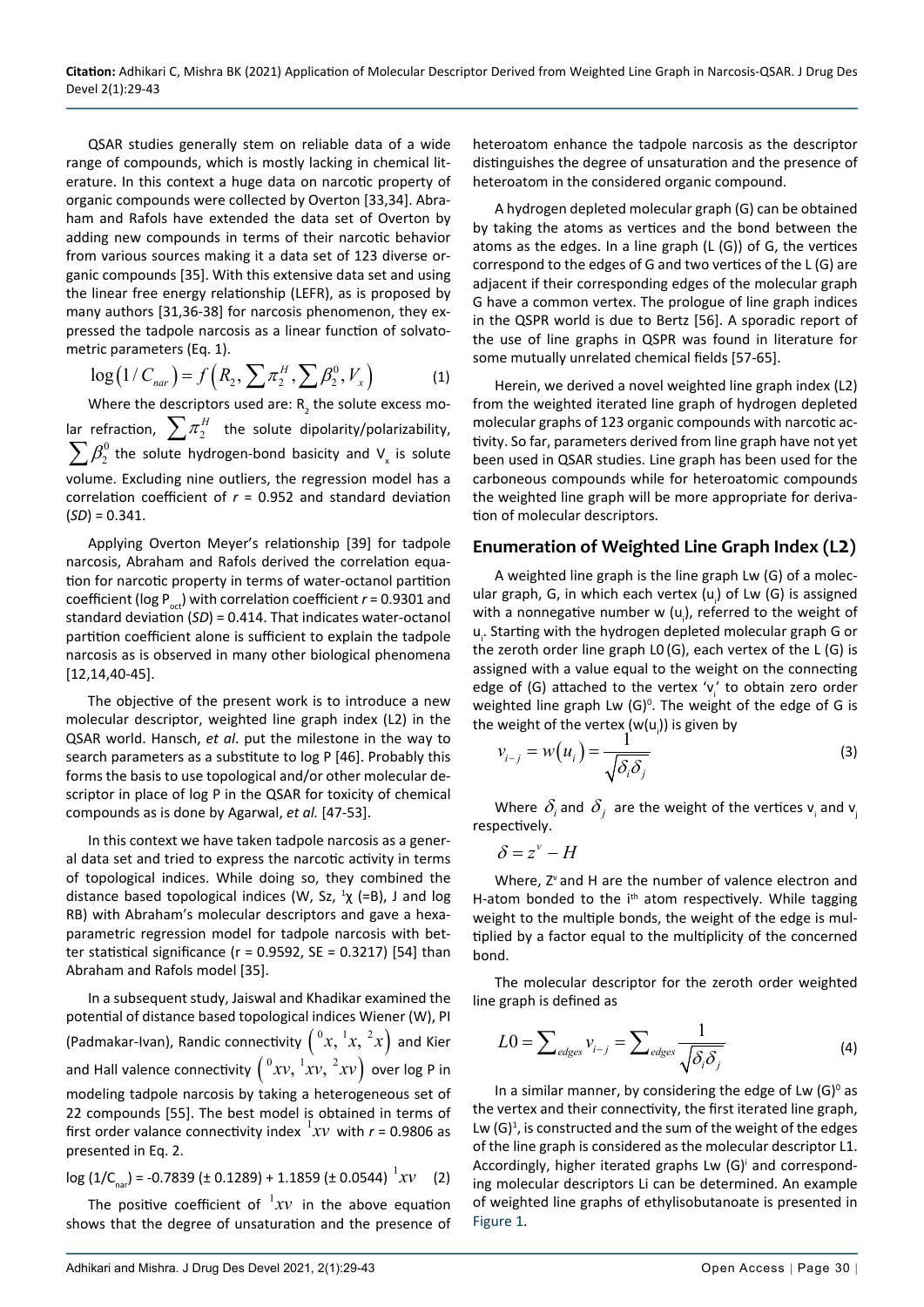<span id="page-2-0"></span>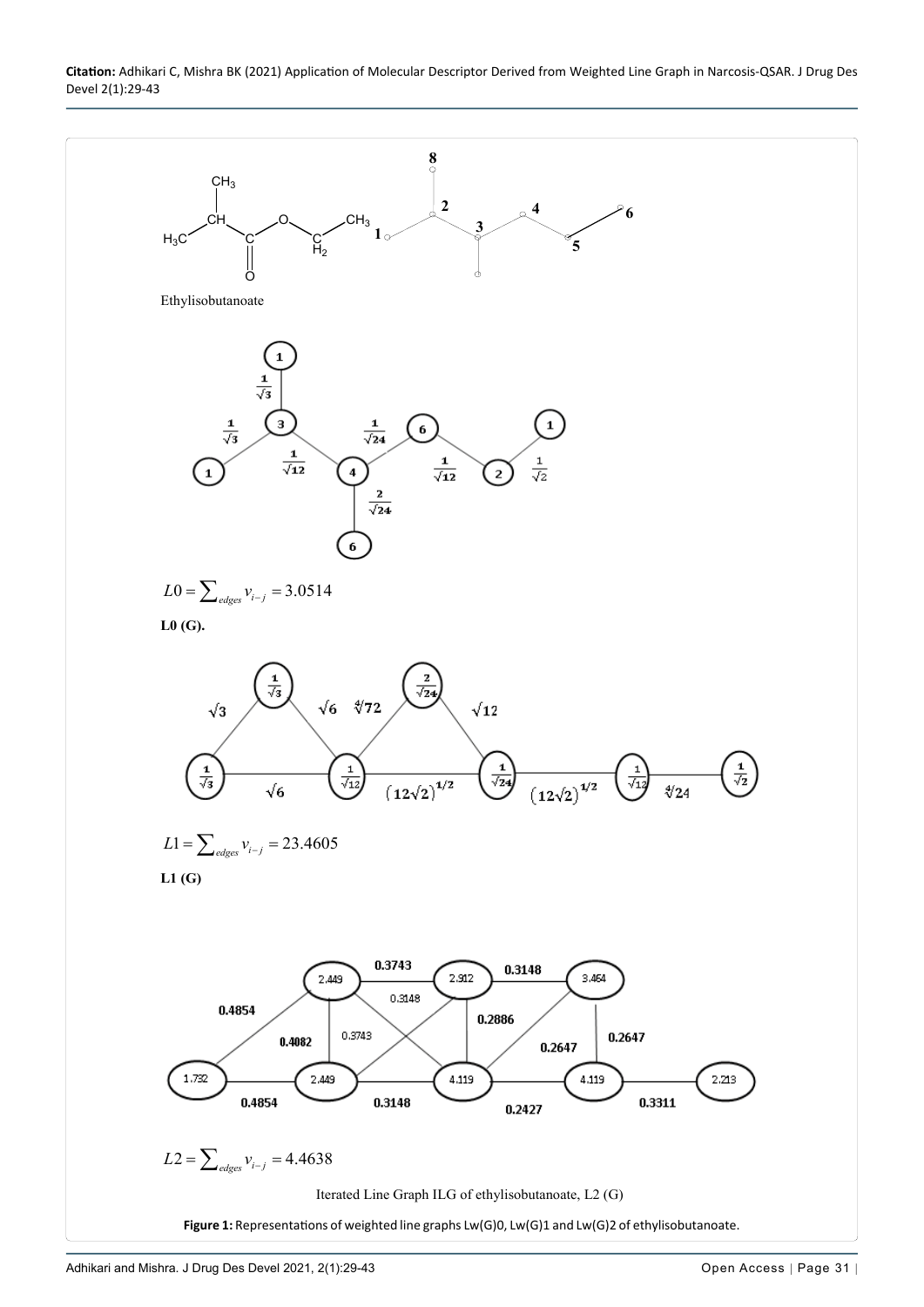<span id="page-3-0"></span>**Table 1:** The narcotic activity in term minimum concentration required for narcosis of different compounds and their molecular descriptors



| Sl.No                   | Compound            | $log(1/C_{\text{nar}})$ | $\mathsf{R}_{\mathsf{2}}$ | $\pi_2^H$ | $\sum \alpha_2^H$ | $\sum \beta_2^0$ | $\mathsf{V}_{\mathsf{x}}$ | $log P_{oct}$ |
|-------------------------|---------------------|-------------------------|---------------------------|-----------|-------------------|------------------|---------------------------|---------------|
| $\mathbf{1}$            | Pentane             | 2.55                    | 0.00                      | 0.00      | 0.00              | 0.00             | 0.81                      | 3.39          |
| $\sqrt{2}$              | 2-Methylbut-2-ene   | 2.64                    | 0.16                      | 0.08      | 0.00              | 0.07             | 0.77                      | 2.67          |
| 3                       | Trichloromethane    | 2.85                    | 0.43                      | 0.49      | 0.15              | 0.02             | 0.62                      | 1.97          |
| $\overline{\mathbf{4}}$ | Tetrachloromethane  | 3.14                    | 0.46                      | 0.38      | 0.00              | 0.00             | 0.74                      | 2.83          |
| $\sqrt{5}$              | Chloroethane        | 2.35                    | 0.23                      | 0.40      | 0.00              | 0.10             | 0.51                      | 1.43          |
| 6                       | 1,2-Dichloroethane  | 2.63                    | 0.42                      | 0.64      | 0.10              | 0.11             | 0.64                      | 1.48          |
| $\overline{7}$          | Bromoethane         | 2.57                    | 0.37                      | 0.40      | 0.00              | 0.12             | 0.57                      | 1.61          |
| 8                       | Iodoethane          | 2.96                    | 0.64                      | 0.40      | 0.00              | 0.15             | 0.65                      | 2.00          |
| 9                       | Diethylether        | 1.47                    | 0.04                      | 0.25      | 0.00              | 0.45             | 0.73                      | 0.89          |
| 10                      | Propanone           | 0.54                    | 0.18                      | 0.70      | 0.04              | 0.49             | 0.55                      | $-0.24$       |
| 11                      | <b>Butanone</b>     | 1.04                    | 0.17                      | 0.70      | 0.00              | 0.51             | 0.69                      | 0.29          |
| 12                      | Pentan-2-one        | 1.72                    | 0.14                      | 0.68      | 0.00              | 0.51             | 0.83                      | 0.84          |
| 13                      | Pentan-3-one        | 1.54                    | 0.15                      | 0.66      | 0.00              | 0.51             | 0.83                      | 0.82          |
| 14                      | Camphor             | 2.88                    | 0.45                      | 0.85      | 0.00              | 0.56             | 1.32                      | 2.53          |
| 15                      | Ethylformate        | 1.16                    | 0.15                      | 0.66      | 0.00              | 0.38             | 0.61                      | 0.27          |
| 16                      | Methylacetate       | 1.10                    | 0.14                      | 0.64      | 0.00              | 0.45             | 0.61                      | 0.18          |
| 17                      | Ethylacetate        | 1.52                    | 0.11                      | 0.62      | 0.00              | 0.45             | 0.75                      | 0.73          |
| 18                      | Propylacetate       | 1.96                    | 0.09                      | 0.60      | 0.00              | 0.45             | 0.89                      | 1.24          |
| 19                      | Butylacetate        | 2.30                    | 0.07                      | 0.60      | 0.00              | 0.45             | 1.03                      | 1.82          |
| 20                      | Isobutylacetate     | 2.24                    | 0.05                      | 0.57      | 0.00              | 0.47             | 1.03                      | 1.60          |
| 21                      | Pentylacetate       | 2.72                    | 0.07                      | 0.60      | 0.00              | 0.45             | 1.17                      | 2.01          |
| 22                      | Ethylpropanoate     | 1.96                    | 0.09                      | 0.58      | 0.00              | 0.45             | 0.89                      | 1.21          |
| 23                      | Ethylbutanoate      | 2.37                    | 0.07                      | 0.58      | 0.00              | 0.45             | 1.03                      | 1.73          |
| 24                      | Ethylpentanoate     | 2.72                    | 0.05                      | 0.58      | 0.00              | 0.45             | 1.17                      | 2.26          |
| 25                      | Butylpentanoate     | 3.60                    | 0.03                      | 0.56      | 0.00              | 0.45             | 1.45                      | 3.32          |
| 26                      | Ethylisobutanoate   | 2.24                    | 0.03                      | 0.55      | 0.00              | 0.47             | 1.03                      | 1.51          |
| 27                      | Triacetin           | 1.64                    | 0.14                      | $1.30\,$  | 0.00              | 0.35             | 1.60                      | 0.25          |
| 28                      | Acetonitrile        | 0.44                    | 0.24                      | 0.90      | 0.07              | 0.32             | 0.40                      | $-0.34$       |
| 29                      | Nitromethane        | 1.09                    | 0.31                      | 0.95      | 0.06              | 0.31             | 0.42                      | $-0.33$       |
| 30                      | Pentanamide         | 1.30                    | 0.40                      | 1.30      | 0.50              | 0.62             | 0.93                      | 0.35          |
| 31                      | N-Ethylurethane     | 1.40                    | 0.24                      | 0.82      | 0.24              | 0.61             | 0.99                      | 1.02          |
| 32                      | Methanol            | 0.24                    | 0.28                      | 0.44      | 0.43              | 0.47             | 0.31                      | $-0.74$       |
| 33                      | Ethanol             | 0.54                    | 0.25                      | 0.42      | 0.37              | 0.48             | 0.45                      | $-0.30$       |
| 34                      | Propan-1-ol         | 0.96                    | 0.24                      | 0.42      | 0.37              | 0.48             | 0.59                      | 0.25          |
| 35                      | Propan-2-ol         | 0.89                    | 0.21                      | 0.36      | 0.33              | 0.56             | 0.59                      | 0.05          |
| 36                      | Butan-1-ol          | 1.42                    | 0.22                      | 0.42      | 0.37              | 0.48             | 0.73                      | 0.84          |
| 37                      | 2-Methylprpan-1-ol  | 1.35                    | 0.22                      | 0.39      | 0.37              | 0.48             | 0.73                      | 0.76          |
| 38                      | 2-Methylpropan-2-ol | 0.89                    | 0.18                      | 0.30      | 0.31              | 0.60             | 0.73                      | 0.35          |
| 39                      | 3-Methylbutan-1-ol  | 1.64                    | 0.19                      | 0.39      | 0.37              | 0.48             | 0.87                      | 1.28          |
| 40                      | 2-Methylbutan-2-ol  | 1.20                    | 0.19                      | 0.30      | 0.31              | 0.60             | 0.87                      | 0.89          |
| 41                      | Octan-1-ol          | 3.40                    | 0.20                      | 0.42      | 0.37              | 0.48             | 1.30                      | 3.07          |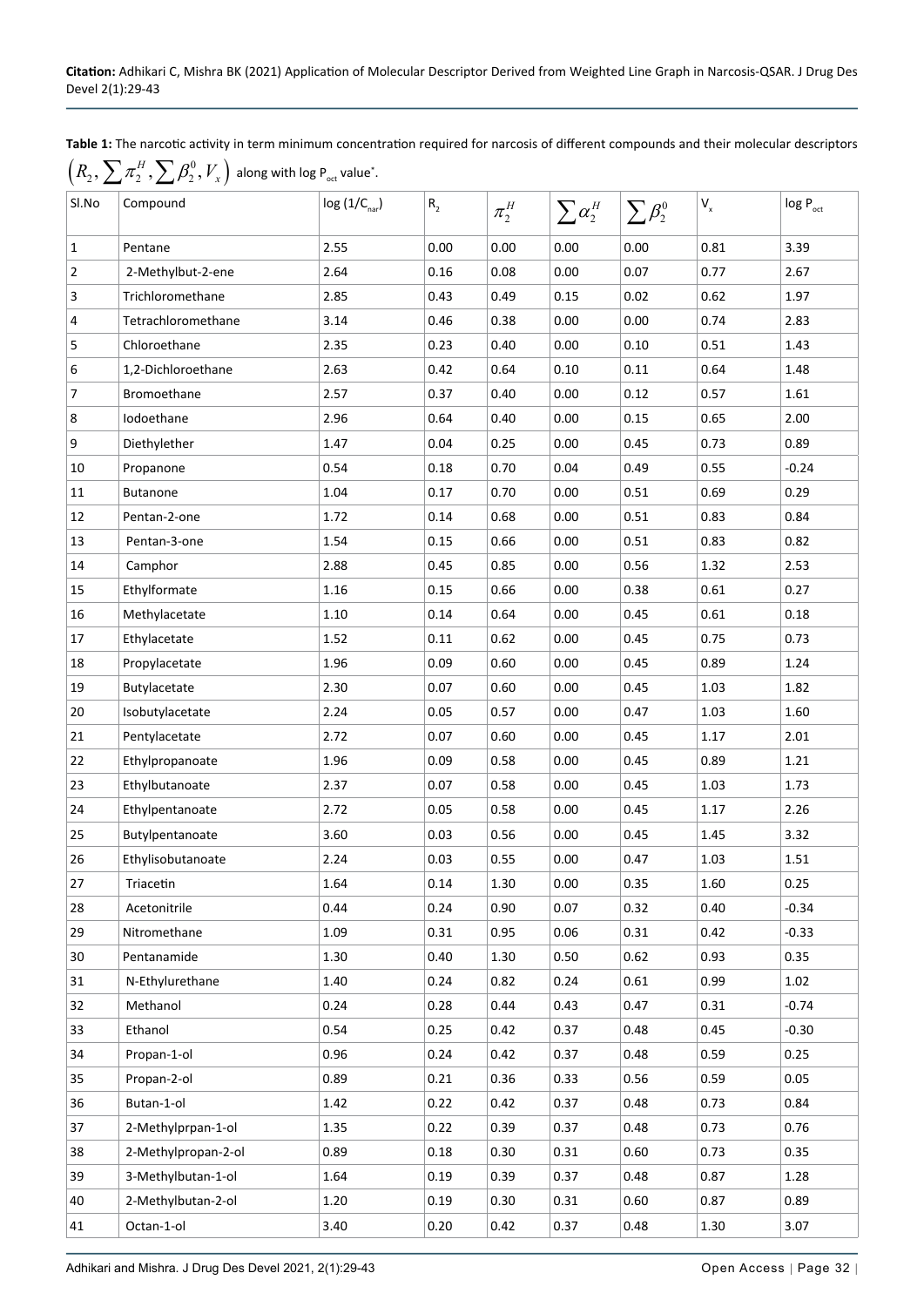| 42 | Menthol               | 3.97 | 0.40 | 0.48 | 0.32     | 0.61 | 1.47 | 3.31    |
|----|-----------------------|------|------|------|----------|------|------|---------|
| 43 | Ethane-1,2-diol       | 0.19 | 0.40 | 0.90 | 0.58     | 0.78 | 0.51 | $-1.36$ |
| 44 | Ethanethiol           | 2.09 | 0.39 | 0.35 | 0.00     | 0.24 | 0.55 | 1.18    |
| 45 | Carbondisulphide      | 3.28 | 0.88 | 0.26 | 0.00     | 0.03 | 0.49 | 1.94    |
| 46 | Triethylphosphate     | 1.96 | 0.00 | 1.00 | 0.00     | 1.06 | 1.39 | 0.80    |
| 47 | Benzene               | 2.68 | 0.61 | 0.52 | 0.00     | 0.14 | 0.72 | 2.13    |
| 48 | m-Xylene              | 3.42 | 0.62 | 0.52 | 0.00     | 0.16 | 1.00 | 3.20    |
| 49 | Naphthalene           | 4.19 | 1.34 | 0.92 | 0.00     | 0.20 | 1.09 | 3.30    |
| 50 | Phenanthrene          | 5.25 | 2.06 | 1.29 | 0.00     | 0.26 | 1.45 | 4.46    |
| 51 | Methylphenylether     | 2.82 | 0.71 | 0.75 | 0.00     | 0.29 | 0.92 | 2.11    |
| 52 | 1,3-Dimethoxybenzene  | 3.35 | 0.82 | 1.01 | 0.00     | 0.45 | 1.12 | 2.21    |
| 53 | 1,4-Dimetoxybenzene   | 3.05 | 0.81 | 1.00 | 0.00     | 0.50 | 1.12 | 2.03    |
| 54 | Acetophenone          | 3.04 | 0.82 | 1.01 | 0.00     | 0.48 | 1.01 | 1.63    |
| 55 | Aniline               | 1.96 | 0.96 | 0.96 | 0.26     | 0.50 | 0.82 | 0.90    |
| 56 | N, N-dimethyl aniline | 2.85 | 0.96 | 0.84 | 0.00     | 0.47 | 1.10 | 2.31    |
| 57 | Diphenylamine         | 4.43 | 0.70 | 0.88 | 0.60     | 0.38 | 1.42 | 3.50    |
| 58 | Azobenzene            | 4.74 | 0.68 | 1.20 | 0.00     | 0.44 | 1.48 | 3.82    |
| 59 | Acetanilide           | 2.31 | 0.87 | 1.40 | 0.50     | 0.67 | 1.11 | 1.16    |
| 60 | p-methoxyacetanilide  | 2.09 | 0.97 | 1.63 | 0.48     | 0.86 | 1.31 | 1.05    |
| 61 | p-ethoxyacetanilide   | 2.55 | 0.94 | 1.60 | 0.48     | 0.84 | 1.45 | 1.58    |
| 62 | Phenol                | 2.28 | 0.81 | 0.89 | 0.60     | 0.30 | 0.78 | 1.50    |
| 63 | o-Cresol              | 2.92 | 0.84 | 0.86 | 0.52     | 0.30 | 0.92 | 1.98    |
| 64 | m-Cresol              | 2.75 | 0.82 | 0.88 | 0.57     | 0.34 | 0.92 | 1.98    |
| 65 | p-Cresol              | 2.75 | 0.82 | 0.87 | 0.57     | 0.31 | 0.92 | 1.97    |
| 66 | 2-Isopropylphenol     | 4.26 | 0.82 | 0.79 | 0.52     | 0.44 | 1.34 | 3.30    |
| 67 | 4-tert-Pentylphenol   | 4.52 | 0.81 | 0.89 | 0.56     | 0.41 | 1.48 | 3.83    |
| 68 | 2-Methoxyphenol       | 2.57 | 0.84 | 0.91 | 0.22     | 0.52 | 0.97 | 1.32    |
| 69 | Catechol              | 2.12 | 0.97 | 1.07 | 0.85     | 0.52 | 0.83 | 0.88    |
| 70 | Resorcinol            | 1.64 | 0.98 | 1.00 | $1.10\,$ | 0.58 | 0.83 | 0.80    |
| 71 | Hydroquinone          | 2.12 | 1.00 | 1.00 | 1.16     | 0.60 | 0.83 | 0.59    |
| 72 | Vanilin               | 2.48 | 1.04 | 1.04 | 0.32     | 0.67 | 1.13 | 1.21    |
| 73 | Eugenol               | 3.91 | 0.95 | 0.99 | 0.22     | 0.51 | 1.35 | 2.99    |
| 74 | Phenylthiourea        | 2.18 | 1.25 | 1.72 | 0.49     | 0.78 | 1.18 | 0.73    |
| 75 | Coumarin              | 3.24 | 1.06 | 1.79 | 0.00     | 0.46 | 1.06 | 1.32    |
| 76 | Phthalide             | 2.37 | 0.95 | 1.90 | 0.00     | 0.46 | 0.96 | 0.80    |
| 77 | Piperonol             | 2.78 | 0.99 | 1.60 | 0.00     | 0.52 | 1.02 | 1.05    |
| 78 | Pyridine              | 1.60 | 0.63 | 0.84 | 0.00     | 0.47 | 0.68 | 0.65    |
| 79 | Quinoline             | 2.72 | 1.27 | 0.97 | 0.00     | 0.51 | 1.04 | 2.03    |
| 80 | Antipyrine            | 1.89 | 1.32 | 1.50 | 0.00     | 1.48 | 1.55 | 0.23    |
| 81 | Caffine               | 1.92 | 1.40 | 1.55 | 0.00     | 1.34 | 1.36 | $-0.07$ |
| 82 | Morphine              | 2.76 | 2.20 | 2.34 | 0.86     | 1.79 | 2.06 | 0.76    |
| 83 | Phenylurea            | 2.34 | 1.11 | 1.40 | 0.77     | 0.77 | 1.07 | 0.83    |
| 84 | Acetamide             | 0.77 | 0.46 | 1.30 | 0.54     | 0.68 | 0.51 | $-1.26$ |
| 85 | Methylurethane        | 0.57 | 0.26 | 0.82 | 0.24     | 0.61 | 0.85 | 0.34    |
| 86 | Nicotine              | 3.51 | 0.87 | 1.34 | 0.00     | 0.94 | 1.37 | 1.17    |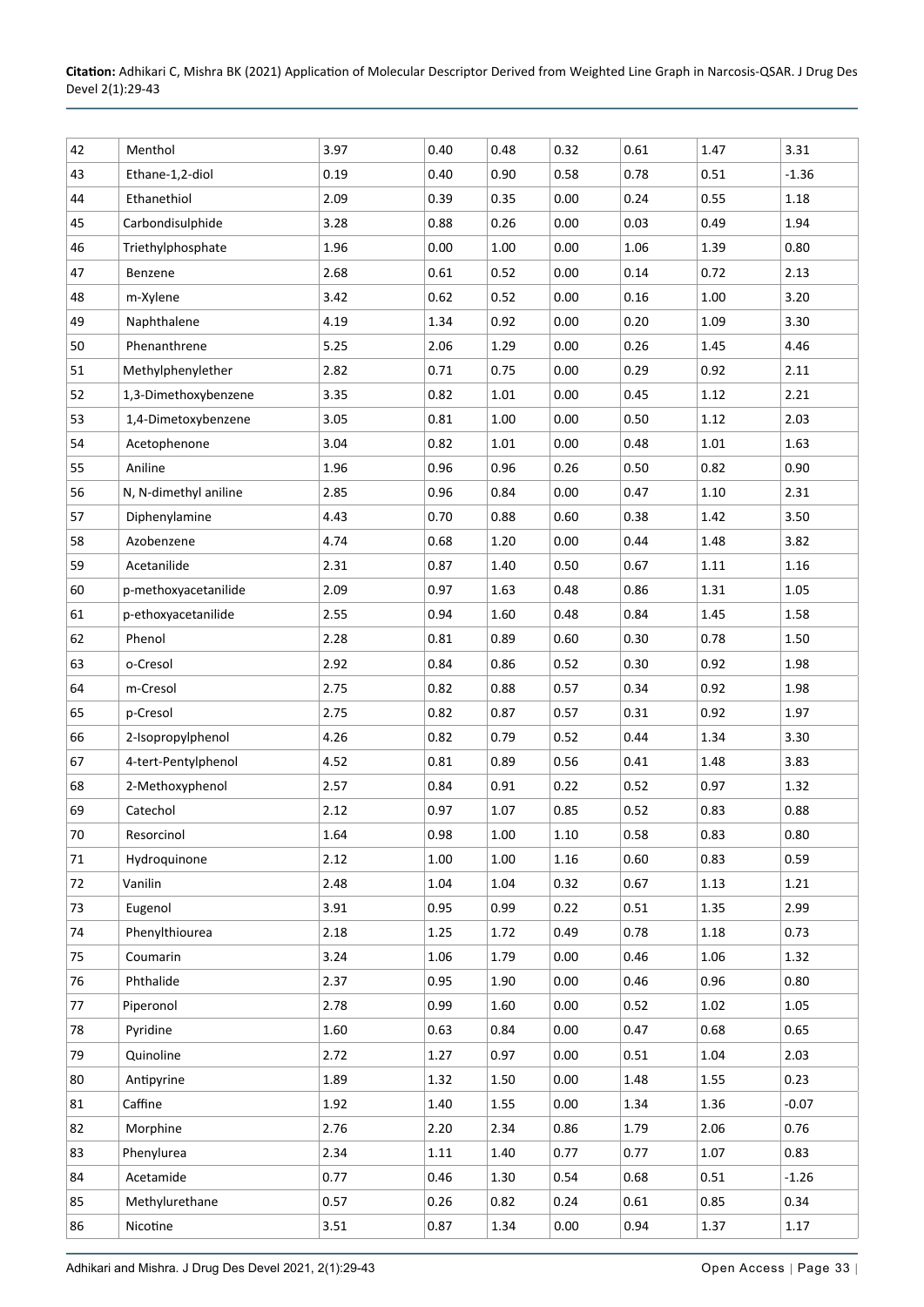| 87  | 2-Propylpiperidine  | 3.48 | 0.36 | 0.44     | 0.10 | 0.69 | 1.23 | 2.15     |
|-----|---------------------|------|------|----------|------|------|------|----------|
| 88  | Urea                | 0.60 | 0.50 | $1.00\,$ | 0.50 | 0.90 | 0.46 | $-2.11$  |
| 89  | N-Ethylurethane     | 1.46 | 0.24 | 0.82     | 0.24 | 0.61 | 0.99 | 1.02     |
| 90  | N-Propylurethane    | 2.18 | 0.23 | 0.82     | 0.24 | 0.61 | 1.13 | 1.55     |
| 91  | N-Isobutylurethane  | 2.50 | 0.20 | 0.79     | 0.24 | 0.61 | 1.27 | 2.02     |
| 92  | N-Isopentylurethane | 2.93 | 0.19 | 0.79     | 0.24 | 0.61 | 1.41 | 2.64     |
| 93  | Methanol            | 0.23 | 0.28 | 0.44     | 0.43 | 0.47 | 0.31 | $-0.74$  |
| 94  | Ethanol             | 0.72 | 0.25 | 0.42     | 0.37 | 0.48 | 0.45 | $-0.30$  |
| 95  | Propan-1-ol         | 1.14 | 0.24 | 0.42     | 0.37 | 0.48 | 0.59 | 0.25     |
| 96  | Butan-1-ol          | 1.97 | 0.22 | 0.42     | 0.37 | 0.48 | 0.73 | 0.84     |
| 97  | Pentan-1-ol         | 2.54 | 0.22 | 0.42     | 0.37 | 0.48 | 0.87 | 1.51     |
| 98  | Hexan-1-ol          | 3.24 | 0.21 | 0.42     | 0.37 | 0.48 | 0.01 | 2.03     |
| 99  | Heptan-1-ol         | 3.64 | 0.21 | 0.42     | 0.37 | 0.48 | 1.15 | 2.62     |
| 100 | Octan-1-ol          | 4.24 | 0.20 | 0.42     | 0.37 | 0.48 | 1.30 | 3.07     |
| 101 | Nonan-1-ol          | 4.43 | 0.19 | 0.42     | 0.37 | 0.48 | 1.44 | 3.77     |
| 102 | Decan-1-ol          | 1.90 | 0.19 | 0.42     | 0.37 | 0.48 | 1.58 | 4.18     |
| 103 | Undecan-1-ol        | 5.09 | 0.18 | 0.42     | 0.37 | 0.48 | 1.72 | 4.72     |
| 104 | Dodecan-1-ol        | 5.33 | 0.18 | 0.42     | 0.37 | 0.48 | 1.86 | 5.13     |
| 105 | Butan-2-ol          | 1.77 | 0.22 | 0.36     | 0.33 | 0.56 | 0.73 | 0.65     |
| 106 | Pentan-2-ol         | 2.32 | 0.20 | 0.36     | 0.33 | 0.56 | 0.87 | 1.25     |
| 107 | Hexan-2-ol          | 2.86 | 0.19 | 0.36     | 0.33 | 0.56 | 1.01 | 1.76     |
| 108 | Heptan-2-ol         | 3.48 | 0.19 | 0.36     | 0.33 | 0.56 | 1.15 | 2.31     |
| 109 | Octan-2-ol          | 4.21 | 0.16 | 0.36     | 0.33 | 0.56 | 1.30 | 2.90     |
| 110 | Cyclohexanol        | 2.30 | 0.46 | 0.54     | 0.32 | 0.57 | 0.90 | 1.23     |
| 111 | Cycloheptanol       | 2.89 | 0.51 | 0.54     | 0.32 | 0.58 | 1.05 | 1.80     |
| 112 | Cyclooctanol        | 3.41 | 0.58 | 0.54     | 0.32 | 0.58 | 1.19 | 2.36     |
| 113 | Cyclodecanol        | 4.08 | 0.62 | 0.54     | 0.32 | 0.58 | 1.47 | 3.48     |
| 114 | Pentan-1,5-diol     | 1.72 | 0.39 | 0.95     | 0.72 | 0.92 | 0.93 | $-0.25$  |
| 115 | Hexan-1,6-diol      | 1.60 | 0.39 | 0.95     | 0.75 | 0.92 | 1.07 | 0.25     |
| 116 | Heptan-1,7-diol     | 2.48 | 0.38 | 0.95     | 0.75 | 0.92 | 1.21 | 0.78     |
| 117 | Octan-1,8-diol      | 3.02 | 0.38 | 0.95     | 0.75 | 0.92 | 1.35 | 1.32     |
| 118 | Nonan-1,9-diol      | 3.19 | 0.37 | 0.95     | 0.75 | 0.92 | 1.49 | 1.85     |
| 119 | Decan-1,10-diol     | 3.60 | 0.37 | 0.95     | 0.75 | 0.92 | 1.64 | 2.39     |
| 120 | Dodecan-1,12-diol   | 4.41 | 0.36 | 0.95     | 0.75 | 0.92 | 1.92 | 3.46     |
| 121 | Acetal              | 1.92 | 0.00 | 0.67     | 0.00 | 0.08 | 1.07 | 0.84     |
| 122 | Benzamide           | 2.52 | 0.99 | 1.50     | 0.49 | 0.67 | 0.97 | 0.64     |
| 123 | Benzylalcohol       | 2.70 | 0.80 | 0.87     | 0.39 | 0.56 | 0.92 | $1.10\,$ |

\*All the values were taken from [35].

## **Database and Methodology**

The narcotic activity (log  $1/C_{\text{nar}}$ ) along with the Abraham's molecular descriptors  $\left(R_{2},\sum\pi_{2}^{H},\sum\beta_{2}^{0},V_{_{\chi}}\right)$  and logP<sub>oct</sub> for 123 compounds collected from Abraham and Rafols's study [35] are presented in [Table 1](#page-3-0). The narcosis values vary from 0.19 for ethane-1, 2-diol to 5.33 for dodecanol. The to-

pological indices (W, Sz,  $\frac{1}{\chi}$  (= B), J and log RB) for the same set of 123 compounds were collected from Ref. [54] and presented in [Table 2.](#page-6-0) The weighted line graph parameters L0, L1 and L2 were derived and L2 was selected for the present QSAR studies due to its nondegeneracy. Further, due to higher complexity in deriving Li of higher orders, only L2 was considered in the present study. The L2 were calculated by above reported method and presented in [Table 2](#page-6-0), along with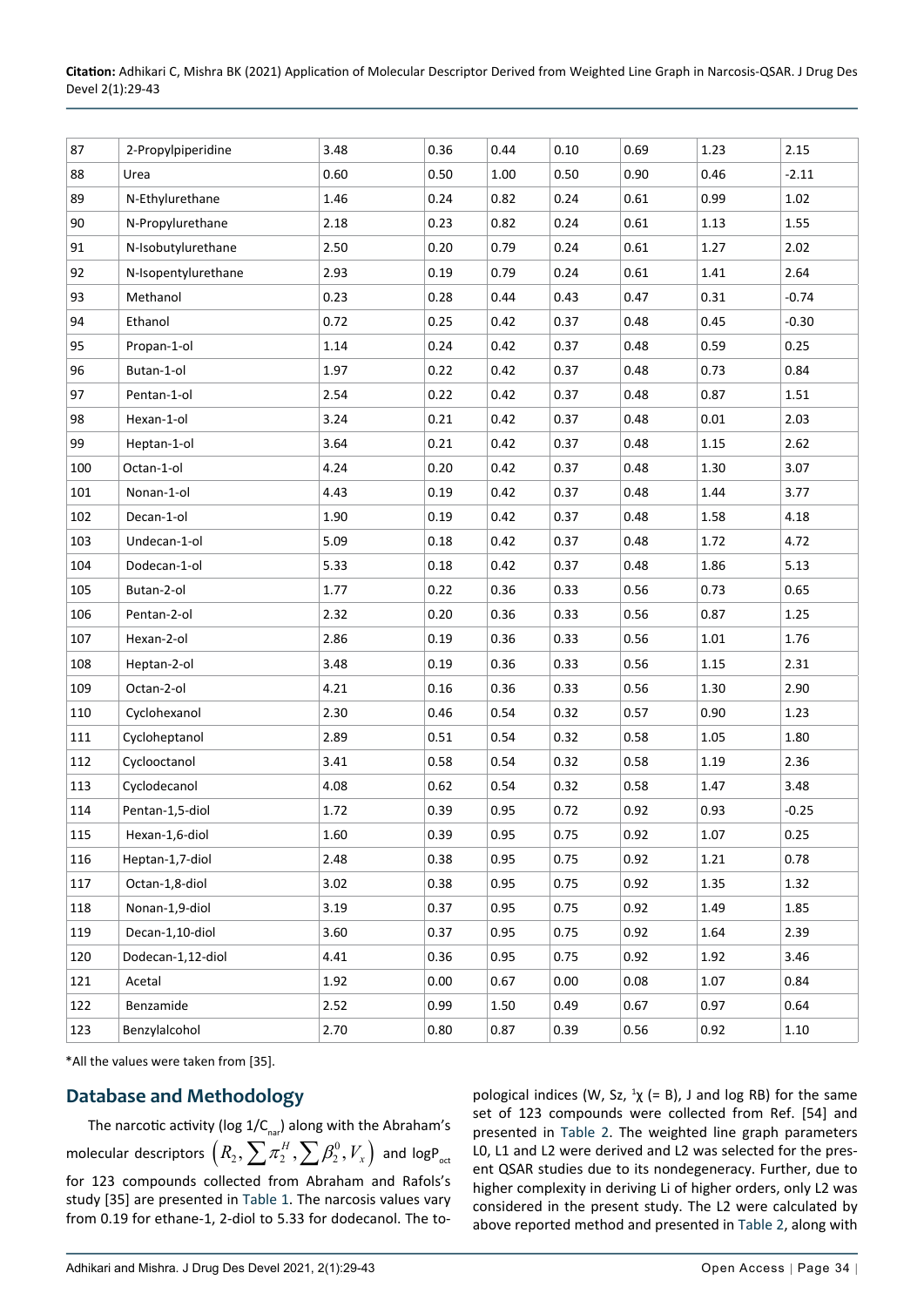| Compound       | Sz             | W              | $\chi$ (=B) | J        | log(RB) | L2       |
|----------------|----------------|----------------|-------------|----------|---------|----------|
| $\mathbf{1}$   | $20\,$         | $20\,$         | 2.41        | 2.19     | 5.66    | 1.09     |
| $\sqrt{2}$     | 20             | 20             | 2.41        | 2.19     | 5.66    | 2.17     |
| 3              | 9              | 9              | 1.73        | 2.32     | 2.08    | 0.65     |
| 4              | 16             | 16             | 2.00        | 3.02     | 4.16    | 2.27     |
| $\sqrt{5}$     | 4              | $\overline{4}$ | 1.41        | 1.63     | 0.69    | 0.00     |
| 6              | 10             | 10             | 1.91        | 1.97     | 2.48    | 0.37     |
| $\overline{7}$ | 4              | 4              | 1.41        | 1.63     | 0.69    | 0.00     |
| 8              | 4              | 4              | 1.41        | 1.63     | 0.69    | 0.00     |
| 9              | $20\,$         | 20             | 2.41        | 2.19     | 5.66    | 0.72     |
| 10             | 9              | 9              | 1.73        | 2.32     | 2.08    | 1.40     |
| 11             | $18\,$         | 18             | 2.27        | 2.54     | 4.97    | 2.14     |
| 12             | 32             | 32             | 2.77        | 2.63     | 9.53    | 2.57     |
| 13             | 32             | 32             | 2.77        | 2.63     | 9.53    | 2.83     |
| 14             | 174            | 123            | 4.98        | 2.40     | 39.59   | 20.97    |
| 15             | $20\,$         | $20\,$         | 2.41        | 2.19     | 5.66    | 0.64     |
| 16             | 18             | 18             | 2.27        | 2.54     | 4.97    | 1.64     |
| 17             | 32             | 32             | 2.77        | 2.63     | 9.53    | 1.92     |
| 18             | 52             | 52             | 3.27        | 2.68     | 15.93   | 1.59     |
| 19             | 79             | 79             | 3.77        | 2.72     | 24.30   | 2.09     |
| 20             | $71\,$         | 71             | 3.66        | 3.10     | 22.29   | 4.24     |
| 21             | 114            | 114            | 4.27        | 2.75     | 34.77   | 2.59     |
| 22             | 50             | 50             | 3.31        | 2.83     | 15.42   | 2.58     |
| 23             | 76             | 76             | 3.81        | 2.86     | 23.61   | 3.02     |
| 24             | 110            | 110            | 4.31        | 2.88     | 33.93   | 3.52     |
| 25             | 200            | 200            | 5.31        | 3.02     | 60.33   | 4.47     |
| 26             | 71             | 71             | 3.66        | 3.10     | 22.29   | 4.46     |
| 27             | 424            | 424            | 6.91        | 3.84     | 128.67  | 8.26     |
| 28             | 4              | 4              | 1.41        | $1.63\,$ | 0.69    | 0.00     |
| 29             | 9              | 9              | 1.73        | 2.32     | 2.08    | 1.17     |
| $30\,$         | 143            | 143            | 4.68        | 3.13     | 44.24   | 2.81     |
| 31             | 98             | 98             | 4.22        | 3.32     | 31.06   | 2.61     |
| 32             | $\overline{4}$ | $\overline{4}$ | 1.41        | 1.63     | 0.69    | 0.00     |
| 33             | 10             | 10             | 1.91        | 1.97     | 2.48    | $0.00\,$ |
| 34             | 20             | 20             | 2.41        | 2.19     | 5.66    | 0.49     |
| 35             | 18             | 18             | 2.27        | 2.54     | 4.97    | 1.33     |
| 36             | 35             | 35             | 2.91        | 2.34     | 10.45   | 0.99     |
| 37             | 32             | 32             | 2.77        | 2.63     | 9.53    | 2.38     |
| 38             | 28             | 28             | 2.56        | 3.17     | 8.15    | 4.96     |
| 39             | 29             | 29             | 2.84        | 2.09     | 8.15    | 2.90     |
| 40             | 44             | 44             | 3.12        | 3.36     | 13.52   | 5.83     |
| 41             | 165            | 165            | 4.91        | 2.65     | 48.96   | 2.99     |
| 42             | 291            | 191            | 5.65        | 2.50     | 61.54   | 11.58    |
| 43             | 35             | 35             | 2.91        | 2.34     | 10.45   | 0.40     |

<span id="page-6-0"></span>**Table 2:** Molecular descriptors showing degeneracy.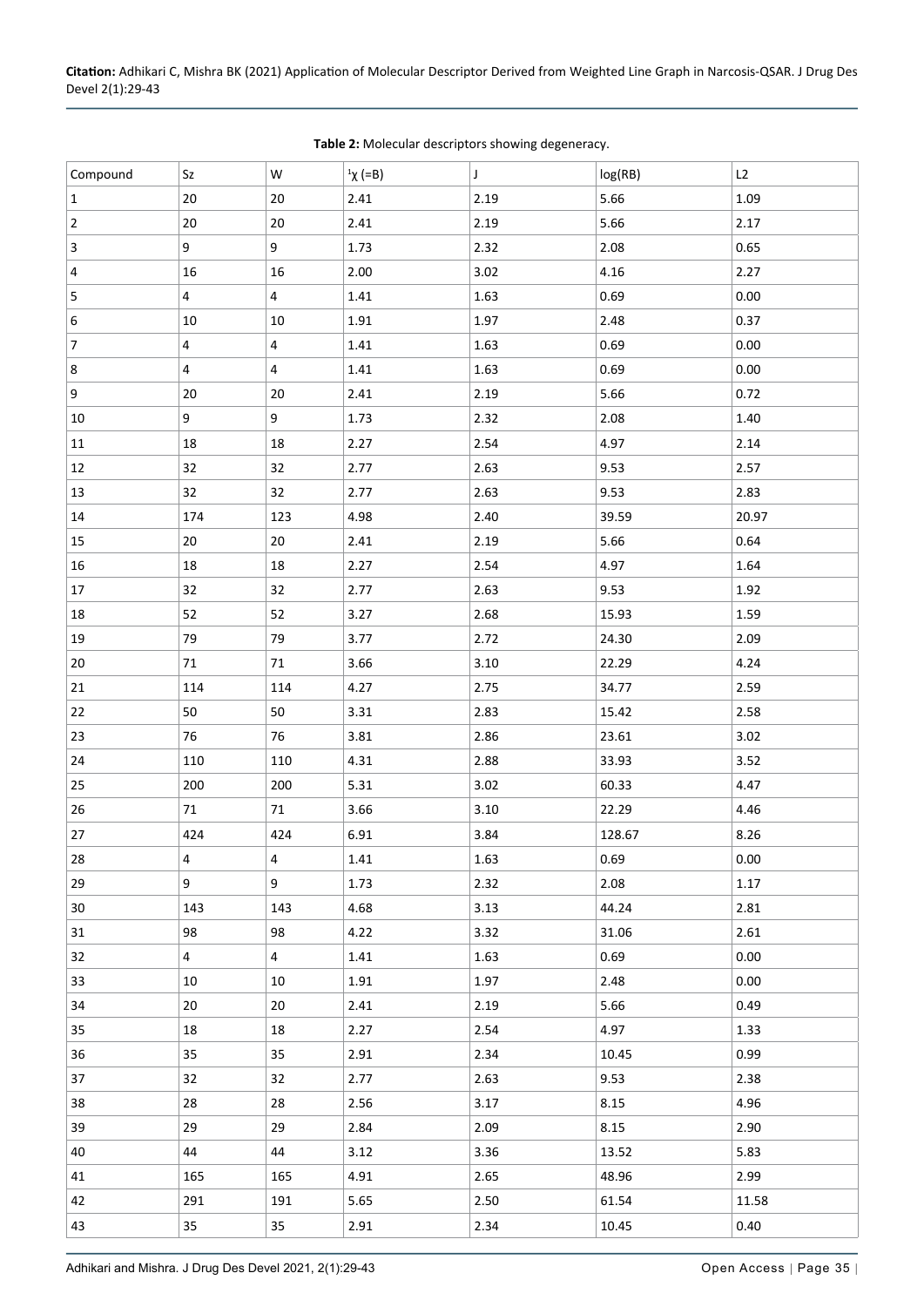| 44     | 10   | 10             | 1.91  | 1.97 | 2.48   | 0.00  |
|--------|------|----------------|-------|------|--------|-------|
| 45     | 4    | $\overline{4}$ | 1.41  | 1.63 | 0.69   | 0.00  |
| 46     | 166  | 166            | 5.18  | 3.79 | 53.17  | 5.55  |
| 47     | 54   | 27             | 3.00  | 2.00 | 7.45   | 2.83  |
| 48     | 110  | 62             | 3.79  | 2.19 | 19.00  | 6.96  |
| 49     | 243  | 109            | 4.97  | 1.93 | 34.42  | 9.42  |
| 50     | 677  | 271            | 6.95  | 1.48 | 86.81  | 16.06 |
| 51     | 109  | 64             | 3.93  | 2.13 | 19.70  | 4.85  |
| 52     | 192  | 121            | 4.86  | 2.25 | 38.34  | 7.09  |
| 53     | 200  | 125            | 4.86  | 2.17 | 39.08  | 7.11  |
| 54     | 142  | 88             | 4.30  | 2.23 | 27.66  | 6.93  |
| 55     | 142  | 88             | 4.30  | 2.23 | 27.66  | 4.57  |
| 56     | 142  | 88             | 4.30  | 2.23 | 27.66  | 6.75  |
| 57     | 505  | 307            | 6.88  | 1.82 | 95.86  | 10.12 |
| 58     | 498  | 399            | 6.93  | 1.82 | 113.75 | 10.38 |
| 59     | 228  | 156            | 5.22  | 2.32 | 49.70  | 6.76  |
| 60     | 360  | 250            | 6.15  | 2.41 | 79.22  | 8.90  |
| 61     | 445  | 316            | 6.65  | 2.39 | 98.64  | 9.18  |
| 62     | 109  | 64             | 3.93  | 2.13 | 19.70  | 4.44  |
| 63     | 142  | 86             | 4.34  | 2.30 | 27.15  | 6.63  |
| 64     | 146  | 88             | 4.33  | 2.23 | 27.66  | 6.49  |
| 65     | 150  | 90             | 4.33  | 2.18 | 28.07  | 6.52  |
| 66     | 366  | 244            | 6.19  | 2.50 | 77.90  | 9.13  |
| 67     | 372  | 252            | 6.10  | 2.40 | 78.98  | 14.03 |
| 68     | 184  | 117            | 4.88  | 2.34 | 37.42  | 6.65  |
| 69     | 184  | 117            | 4.88  | 2.34 | 37.42  | 6.13  |
| $70\,$ | 192  | 121            | 4.86  | 2.25 | 38.34  | 6.02  |
| 71     | 200  | 125            | 4.86  | 2.17 | 39.08  | 6.05  |
| 72     | 303  | 198            | 5.81  | 2.41 | 63.20  | 9.16  |
| 73     | 376  | 254            | 6.30  | 2.39 | 80.42  | 9.72  |
| 74     | 340  | 250            | 6.13  | 2.40 | 79.22  | 6.59  |
| 75     | 308  | 144            | 5.36  | 1.93 | 45.79  | 10.04 |
| 76     | 185  | 106            | 4.87  | 2.01 | 33.51  | 10.00 |
| 77     | 248  | 147            | 5.40  | 1.91 | 46.48  | 10.04 |
| 78     | 54   | 27             | 3.00  | 2.00 | 7.45   | 2.61  |
| 79     | 243  | 109            | 4.97  | 1.93 | 34.42  | 9.03  |
| 80     | 414  | 284            | 6.70  | 2.00 | 90.72  | 13.69 |
| 81     | 423  | 258            | 6.54  | 2.23 | 84.41  | 15.56 |
| 82     | 2224 | 940            | 11.20 | 1.62 | 297.68 | 34.00 |
| 83     | 340  | 250            | 6.13  | 2.40 | 79.22  | 6.53  |
| 84     | 29   | 29             | 2.64  | 2.99 | 8.55   | 1.17  |
| 85     | 70   | 70             | 3.68  | 3.17 | 22.00  | 1.42  |
| 86     | 323  | 242            | 5.93  | 1.91 | 72.37  | 11.21 |
| 87     | 187  | 121            | 4.84  | 2.25 | 38.34  | 5.72  |
| 88     | 65   | 65             | 3.55  | 3.46 | 20.57  | 0.97  |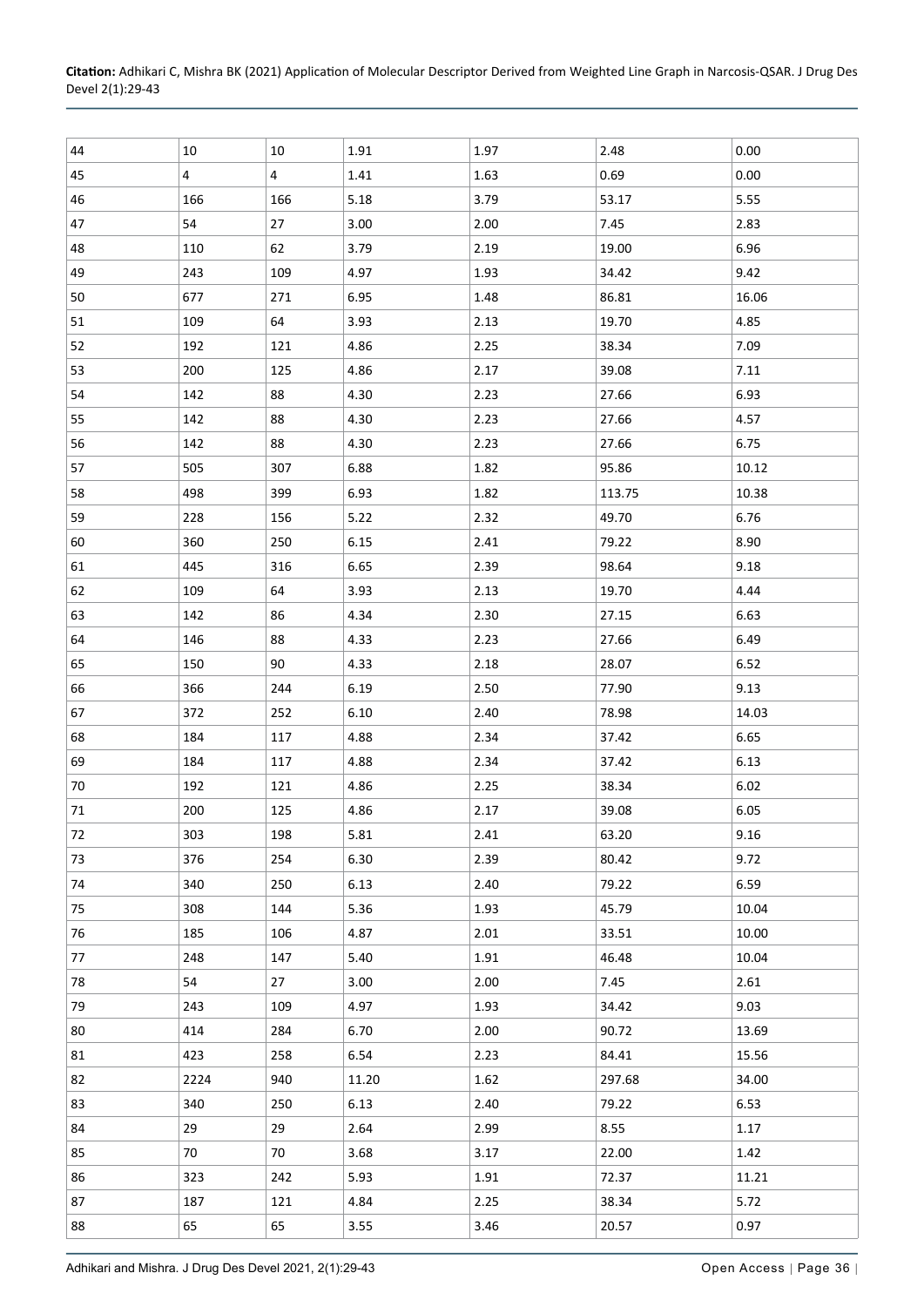| 104 | ---<br>45 | A5F | ົ ດ1<br>$\sim$ | 2.78 | 174             | 1 QQ<br>$\overline{ }$ |
|-----|-----------|-----|----------------|------|-----------------|------------------------|
|     |           | 499 | <u>U.JI</u>    |      | ---<br><u>.</u> | –⊷                     |

| Devel 2(1):29-43 |  |
|------------------|--|
|                  |  |

| 89      | 98  | 98  | 4.22 | 3.32  | 31.06  | 2.61 |
|---------|-----|-----|------|-------|--------|------|
| 90      | 135 | 135 | 4.72 | 3.38  | 42.58  | 3.08 |
| 91      | 168 | 168 | 5.13 | 3.70  | 53.44  | 4.96 |
| 92      | 219 | 219 | 5.63 | 3.73  | 68.83  | 5.49 |
| 93      | 4   | 4   | 1.41 | 1.63  | 0.69   | 0.00 |
| 94      | 10  | 10  | 1.91 | 21.97 | 2.48   | 0.00 |
| 95      | 20  | 20  | 2.41 | 2.19  | 5.66   | 0.49 |
| 96      | 35  | 35  | 2.91 | 2.34  | 10.45  | 0.99 |
| 97      | 56  | 56  | 3.41 | 2.45  | 17.03  | 1.49 |
| 98      | 84  | 84  | 3.91 | 2.53  | 25.55  | 1.99 |
| 99      | 120 | 120 | 4.41 | 2.60  | 36.16  | 2.49 |
| 100     | 165 | 165 | 4.91 | 2.65  | 48.96  | 2.99 |
| 101     | 220 | 220 | 5.41 | 2.69  | 64.07  | 3.49 |
| 102     | 286 | 286 | 5.91 | 0.73  | 81.57  | 3.99 |
| 103     | 364 | 364 | 6.41 | 2.76  | 101.56 | 4.49 |
| 104     | 455 | 455 | 6.91 | 2.78  | 124.11 | 4.99 |
| 105     | 31  | 31  | 2.81 | 2.75  | 9.25   | 2.11 |
| 106     | 50  | 50  | 3.31 | 2.83  | 15.42  | 2.55 |
| 107     | 76  | 76  | 3.81 | 2.86  | 23.61  | 3.06 |
| 108     | 110 | 110 | 4.31 | 2.88  | 33.93  | 3.56 |
| 109     | 153 | 153 | 4.81 | 2.89  | 46.48  | 4.06 |
| 110     | 109 | 64  | 3.93 | 2.13  | 19.70  | 4.63 |
| 111     | 121 | 88  | 4.43 | 2.18  | 27.78  | 5.13 |
| 112     | 217 | 121 | 4.93 | 2.16  | 38.52  | 5.63 |
| 113     | 381 | 206 | 5.93 | 2.17  | 65.61  | 6.63 |
| 114     | 120 | 120 | 4.41 | 2.60  | 36.16  | 1.89 |
| 115     | 165 | 165 | 4.91 | 2.65  | 48.96  | 2.39 |
| 116     | 220 | 220 | 5.41 | 2.69  | 64.07  | 2.89 |
| $117\,$ | 286 | 286 | 5.91 | 2.73  | 81.57  | 3.39 |
| 118     | 364 | 364 | 6.41 | 2.76  | 101.56 | 3.89 |
| 119     | 455 | 455 | 6.91 | 2.78  | 124.11 | 4.39 |
| 120     | 560 | 560 | 7.41 | 2.81  | 149.30 | 4.89 |
| 121     | 75  | 75  | 3.81 | 2.92  | 23.39  | 2.76 |
| 122     | 228 | 156 | 5.22 | 2.32  | 49.70  | 6.65 |
| 123     | 148 | 94  | 4.43 | 2.08  | 29.27  | 5.40 |
|         |     |     |      |       |        |      |

the other topological indices under study. Comparing L2 with the rest of the descriptors, it is found that unlike all other descriptors, L2 is nondegenerate throughout the data set and thus L2 is giving a unique numerical identity to each individual compound. The L2 value ranges from 0 to 34.004. Zero values are assigned to the molecular structures with three and less number of atoms other than hydrogen. With complexity in the chemical structure, the L2 value increases. Among the molecules reported in the present study, the maximum value is due to morphine.

The interrelationship of L2 with Abraham's molecular

descriptors  $\left(R_{_2},\sum\pi_{2}^{\scriptscriptstyle H},\sum\beta_{2}^0,V_{_x}\right)$  and the topological descriptors (W, Sz,  $\frac{1}{2}$ (=B), J and log RB) were analyzed by constructing the cross correlation matrix ([Table 3\)](#page-9-0). It is found that no single descriptor can explain the narcotic activity of the compounds effectively. The maximum correlation coefficient value for a single parametric equation (log  $1/C_{\text{par}} = f$  (molecular descriptor)) is found to be 0.6652 for Vx while for L2 the value is 0.4135. Since the independent variables having high correlation coefficient in the correlation matrix represent same statistical significance, the parameters showing poor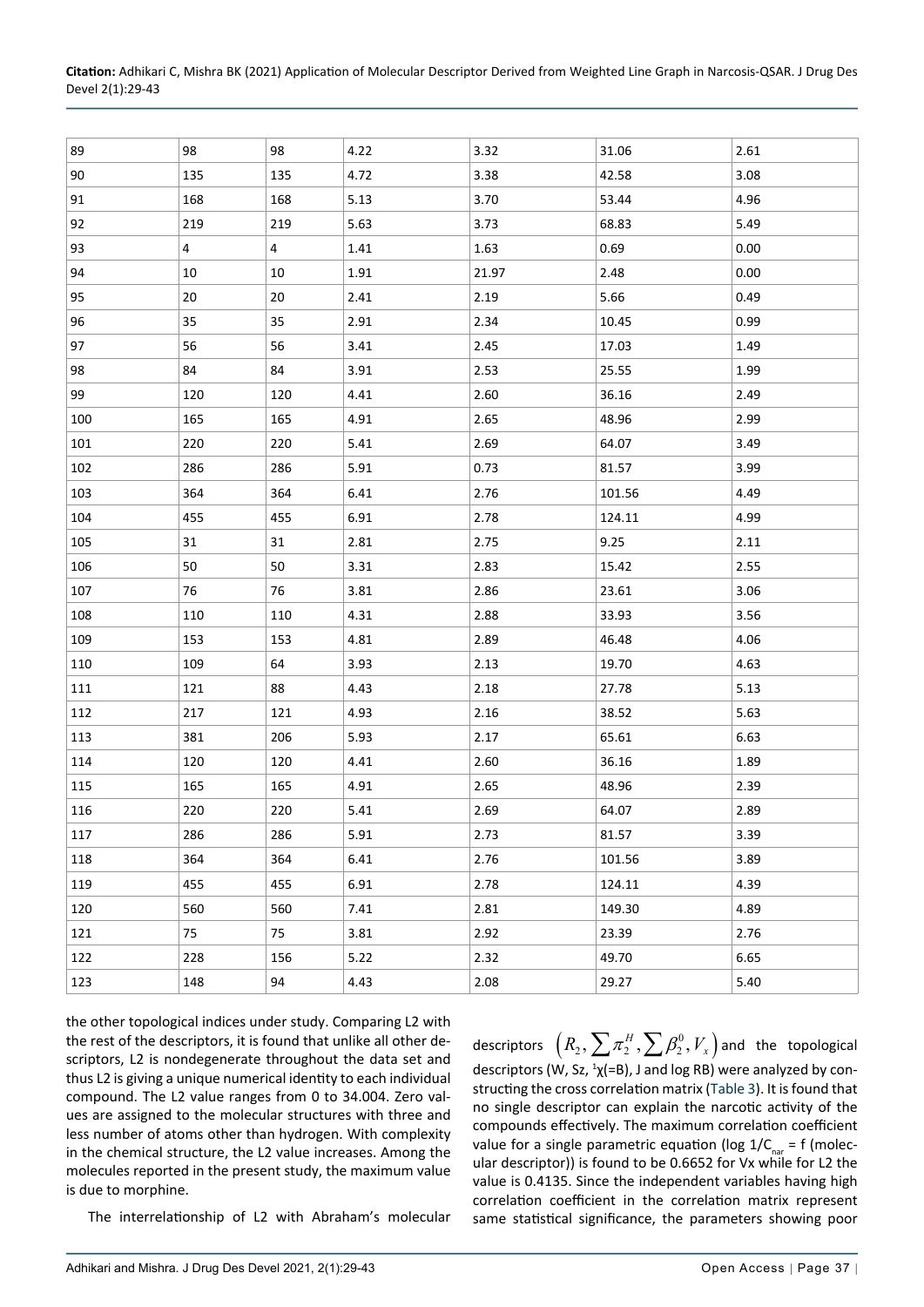|                           | $log(1/C_{par})$ | $\mathsf{R}_{\scriptscriptstyle{2}}$ |              | $\sum \alpha_2^H \bigm \sum \beta_2^0 \bigm ^{ \mathsf{V}_\mathsf{x}}$ |             |              | Sz           | W            | ${}^{1}\chi(-B)$ | J       | log(RB)      | L2           |
|---------------------------|------------------|--------------------------------------|--------------|------------------------------------------------------------------------|-------------|--------------|--------------|--------------|------------------|---------|--------------|--------------|
| $log(1/C_{\text{nar}})$   | $\mathbf 1$      |                                      |              |                                                                        |             |              |              |              |                  |         |              |              |
| $R_{2}$                   | 0.28             | $\mathbf{1}$                         |              |                                                                        |             |              |              |              |                  |         |              |              |
| $\pi_2^H$                 | 0.03             | 0.72                                 | $\mathbf{1}$ |                                                                        |             |              |              |              |                  |         |              |              |
| $\sum$                    | $-0.01$          | 0.20                                 | 0.21         | $\mathbf{1}$                                                           |             |              |              |              |                  |         |              |              |
| $\sum \beta_2^0$          | $-0.10$          | 0.30                                 | 0.56         | 0.43                                                                   | $\mathbf 1$ |              |              |              |                  |         |              |              |
| $\mathsf{V}_{\mathsf{x}}$ | 0.67             | 0.27                                 | 0.37         | 0.15                                                                   | 0.45        | $\mathbf{1}$ |              |              |                  |         |              |              |
| Sz                        | 0.41             | 0.61                                 | 0.60         | 0.31                                                                   | 0.57        | 0.70         | $\mathbf{1}$ |              |                  |         |              |              |
| W                         | 0.51             | 0.42                                 | 0.54         | 0.37                                                                   | 0.59        | 0.85         | 0.91         | $\mathbf{1}$ |                  |         |              |              |
| ${}^{1}x(=B)$             | 0.58             | 0.52                                 | 0.62         | 0.35                                                                   | 0.59        | 0.89         | 0.82         | 0.91         | $\mathbf{1}$     |         |              |              |
| J                         | $-0.16$          | $-0.18$                              | $-0.10$      | 0.05                                                                   | 0.04        | $-0.08$      | $-0.10$      | $-0.07$      | $-0.10$          | 1       |              |              |
| log(RB)                   | 0.49             | 0.46                                 | 0.57         | 0.36                                                                   | 0.61        | 0.85         | 0.93         | 0.996        | 0.92             | $-0.07$ | $\mathbf{1}$ |              |
| L2                        | 0.41             | 0.72                                 | 0.65         | 0.09                                                                   | 0.47        | 0.64         | 0.82         | 0.69         | 0.77             | $-0.14$ | 0.73         | $\mathbf{1}$ |

<span id="page-9-0"></span>**Table 3:** Cross correlation matrix of various molecular descriptors and narcotic values.

correlations are only considered in the optimization process. As indicated by the correlation parameters, the molecular descriptor L2 does not have good correlation with other descriptors under consideration. Accordingly the optimization process is carried out by taking all the ten descriptors under study.

Multiple regression analysis was used to find out the QSAR for the narcotic activity of 123 diverse organic compounds. The regression model was optimized by reducing the number of variables using successive exclusion of variable (SEV) technique that considers the significance of the variable to explain the variance through student-test. Thus the variables with minimum't' value were excluded during the regression [66]. Further, to be valid under REACH, the model was evaluated through external validation. All the models were derived and validated using Microsoft Excel 07 and MINITAB software.

## **Result and Discussion**

The Overton-Meyer relationship or simply Overton rule, as stated by Meyer and Hemmi [39], is the relationship between any biological activity (SP) like tadpole narcosis in the present study and the partition coefficient log P and is as follows:

$$
Log SP = a \times log P + C \tag{5}
$$

Abraham and Rafols's (1995) model based on log P for the set of 123 compounds is found as

$$
Log (1/C_{nar}) = 1.272 + 0.780 \ (\pm 0.035) \ log P_{oct}
$$
 (6)

 $n = 123$ ,  $r = 0.894$ ,  $SD = 0.504$ ,  $F = 486.3$ 

When Vx was incorporated in the above regression model the correlation coefficient was increased significantly (Eq. 7). The parameter  $V_{\rm x}$  is a solute volume parameter derived from reversed phase liquid chromatography [67]. In this regression

model both the independent variables (log  $P_{\text{out}}$  and  $V_{\text{x}}$ ) are solvation oriented parameters and empirical.

Log  $(1/C_{\text{par}}) = 0.827 + 0.677$  (± 0.041)  $\log P_{\text{oct}} + 0.602$  (± 47) Vx (7)  $0.147$ ) Vx

n = 123, r = 0.9083, SD = 0.475, F = 282.7

The substitution of Vx by L2, a fully theoretical parameter, improved the regression model significantly.

Log  $(1/C_{\text{nar}}) = 1.122 + 0.736 \text{ (± } 0.033) \log P_{\text{oct}} + 0.044 \text{ (± } 0.03) \text{ L2}$  (8)  $0.009$ ) L<sub>2</sub>

n = 123, r = 0.9124, SD = 0.464, F = 298.3

Abraham and Rafols (1995) [35] used four molecular descriptors to explain the narcotic values of these 123 compounds and found nine compounds as the outliers in the plot of observed and predicted values. The outliers are triacetin, acetamide, methylurethane, nicotine, 2-propylpiperidine, urea, hexanol-1, decanol, acetal and they assigned solubility factors for the deviation of these molecules. Excluding these outliers, they obtained a regression model

Log 
$$
(1/C_{\text{nar}}) = 0.595 + 0.805 \text{ (± } 0.107) \text{ R}_2 - 0.725 \text{ (± } 0.135)
$$
  
\n
$$
\sum \pi_2^H -2.489 \text{ (± } 0.166) \sum \beta_2^0 +3.341 \text{ (± } 0.115) \text{ V}_x \qquad (9)
$$
\n
$$
n = 114, r = 0.9520, SD = 0.341, F = 263.0
$$

In a subsequent work Agrawal, *et al.* [54] added two more independent variables out of five selected topological indices in the regression model for the same data set and increased the correlation coefficient values to 0.9592.

To obtain an optimized regression model by using Abraham and Rafols's parameters with topological parameters reported by Agrawal, *et al.* and L2, the data of all 114 compounds were subjected to multiple regression analysis. The Abraham and Rafols's parameters are derived from solute-solvent inter-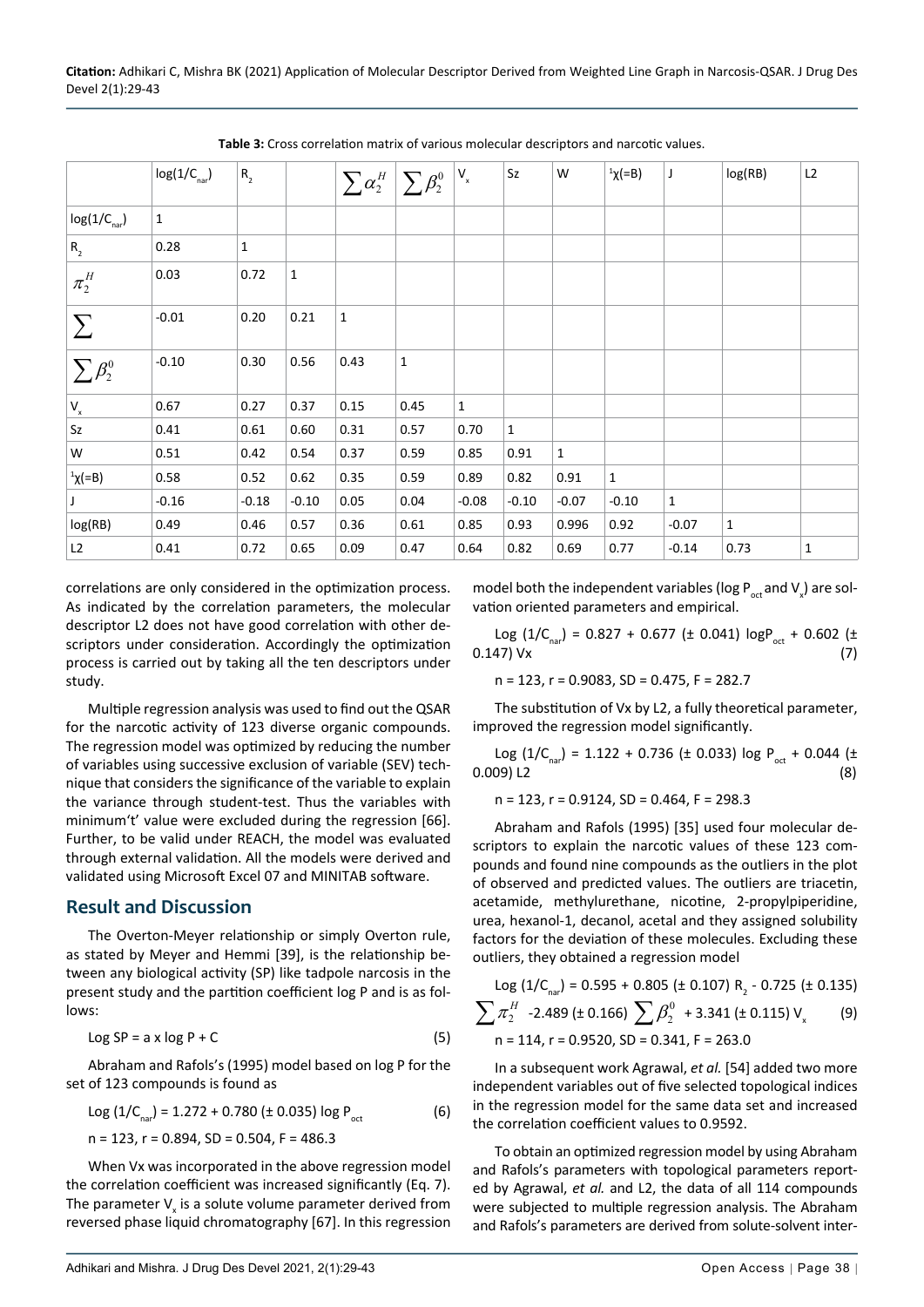| $t_{\text{min}}$ | Excluded variable  |        |         | <b>RMS</b> |
|------------------|--------------------|--------|---------|------------|
| $-0.04$          | Sz                 | 0.9601 | 136.280 | 0.1057     |
| 0.34             | <sup>1</sup> χ(=B) | 0.9600 | 154.601 | 0.1048     |
| $-0.52$          |                    | 0.9599 | 177.854 | 0.1041     |
| $-0.95$          | logRB              | 0.9596 | 207.512 | 0.1040     |
| 0.56             | W                  | 0.9595 | 250.518 | 0.1034     |

<span id="page-10-1"></span>Table 4: Optimized regression model for prediction of narcotic activity of diverse organic compounds<sup>a</sup>.

a Basic regression model including all the ten descriptors (n = 114, r = 0.9601, F = 121.476, RMS = 0.1068).

<span id="page-10-0"></span>

actions, while Agrawal, *et al*.'s parameters are distance based, while L2 is a complex parameter explaining the compactness of the structure including valence electrons as a component.

The regression model was optimized by successive exclusion of variable considering  $t_{min}$ , F, R<sup>2</sup> (or r) and RMS. Increase in  $R<sup>2</sup>$  and F and decrease in RMS values suggest improvement of regression model and hence leads to optimization [66]. [Ta](#page-10-1)[ble 4](#page-10-1) shows the successive exclusion of variables to obtain the optimized model.

Log (1/C<sub>nar</sub>) = 0.290 + 1.0827 (± 0.1366) R<sub>2</sub> -0.60798 (± 0.1332)  $\sum \pi^H_2$  -2.5332 (± 0.1576)  $\sum \beta^0_2$  + 3.6493 (± 0.1263) Vx- 0.0451 ( $\pm$  0.0127) L2 (10)

n = 114, SD = 0.3216, r = 0.9595, F = 250.5.

Interestingly the optimized model was found to include L2 as the only topological parameter to explain the narcotic values.

With an encouraging results on the use of L2 in the regression model, we used the above five independent variables in the regression model for 123 compounds to obtain a general Eq. 11. When the narcotic values predicted by this equation were plotted against the observed values a straight line was

obtained [\(Figure 2](#page-10-0)). Considering a deviation of > 0.8 from the linearity nine outliers were identified, out of which seven are identified by Abraham and Rafols. When the data of these outliers were excluded, the regression model with 114 compounds was found to be the best among all the regression models proposed earlier (n = 114, SD = 0.3165, r = 0.96012, F = 254.7). The statistical significance of the model was further tested in terms of *K* parameter [68]. The parameter was normally used in SEV technique to select the optimized model in situations where simultaneous increase in F and RMS value is found and computed by dividing the F value by the corresponding *RMS* value for a given model. The same parameter can also be employed to compare the statistical significance of two models. Increase in *K* value suggests the statistical improvement in the model. In the present case, an increase in *K* value to 778.9 in Eq. 11 from that of Eq. 9 (K = 597.1) prescribed the regression model to be better.

#### **Model validation**

The main objective of a QSAR model is to predict the activity of an external compound which was not used in the development of the model. As per the principles of OECD, external validation is the only way to "determine" the true predictive power of a QSAR model. In this context, the whole data set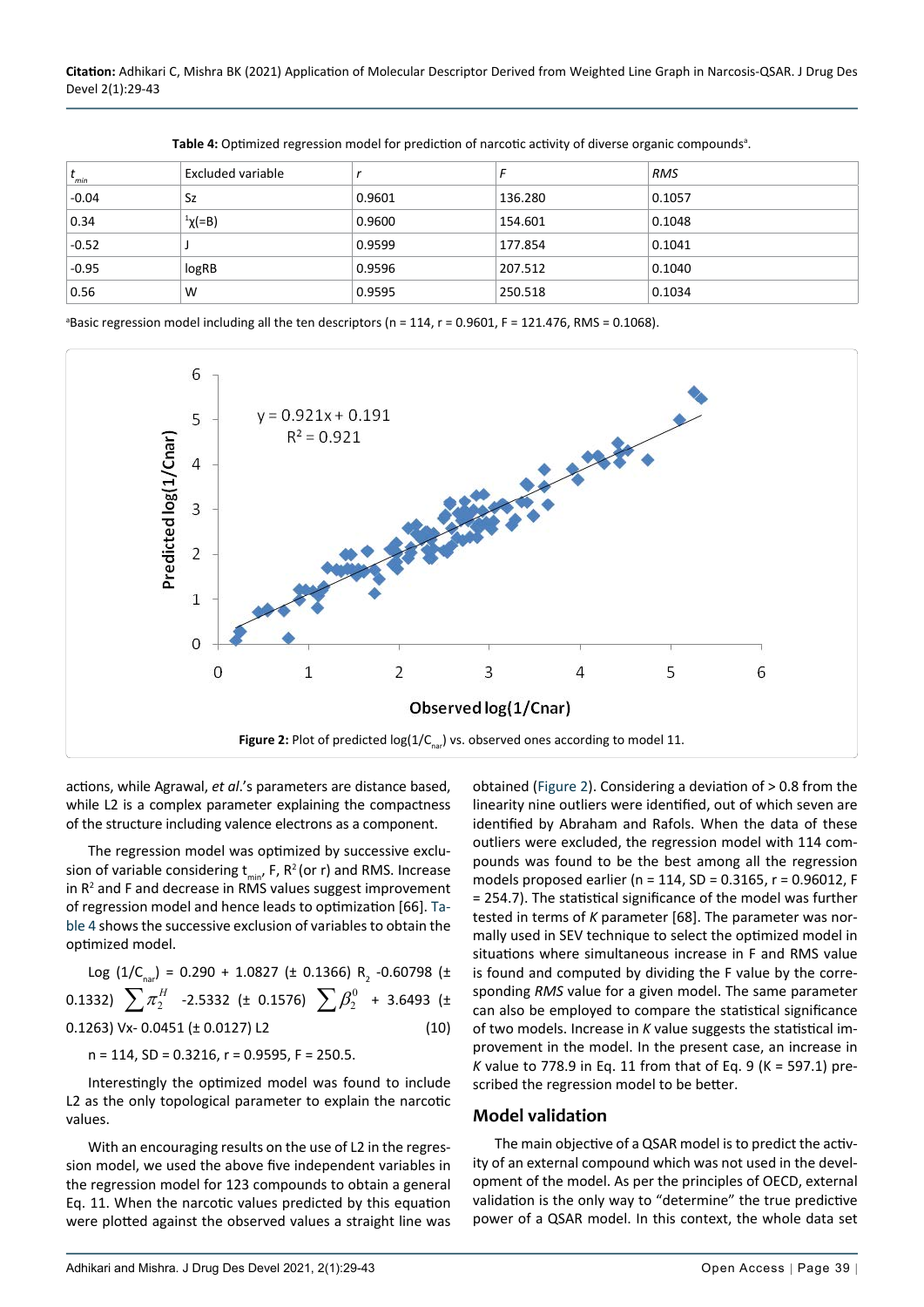<span id="page-11-0"></span>

was distributed in to a training set and a test set. The training set was used in the development of the model and the predictive ability of the model developed was evaluated with the external test set. The distribution was done in the ration 1:4. For this, the compounds in the whole data set were sorted according to their narcotic activity (log  $(1/C_{\text{max}})$ ) and then, every fifth compound was coined for the validation set and the rest were saved for the training set. The predictive ability of the model developed was evaluated in terms of the statistical parameter  $\mathcal{Q}_{ext}^2$  and is defined as:  $\mathcal{Q}_{ext}^2$  =  $1$  - PRESS/ SD, where PRESS is the sum of squared differences between the observed and the predicted activity for each molecule in the validation set, and SD is the sum of squared deviations between the observed activity for each molecule in the validation set and the mean observed activity of the training set [69]. After evaluation the final model with its statistical parameters is as follows:

Log (1/C<sub>nar</sub>) = 0.317 + 1.0660 (± 0.1339) R<sup>2</sup> -0.5453 (± 0.1282)  $\sum \pi_2^H$  -2.5021 (± 0.1543)  $\sum \beta_2^0$  + 3.5593 (± 0.1248) Vx- 0.0441 (± 0.01252) L2 (11)

 $n_{\text{total}}$  = 114, r = 0.9601, R<sup>2</sup> = 0.9218, R<sup>2</sup> (adj) = 0.9182, R<sup>2</sup> (pred) = 0.9127, SD = 0.3165, F = 254.74.

 $n_{\text{train}} = 92$ , r = 0.9593, R<sup>2</sup> = 0.9204, R<sup>2</sup> (adj) = 0.9158, R<sup>2</sup>  $(\text{pred}) = 0.9084$ , SD = 0.3209, F = 198.85.

 $n_{\text{valid}} = 22$ , r = 0.9750, R<sup>2</sup> = 0.9507, R<sup>2</sup> (adj) = 0.9353, SD = 0.2569, F = 65.75,  $Q_{\text{avt}}^2$  = 0.9254.

 $n_{\text{train}}$  and  $n_{\text{valid}}$  stand for the number of compounds in training set and validation set, respectively. The statistical parameters for the whole data set, training set and also for the validation set are close to each other that indicate, the model proposed is not by chance. Further, the parameters  $(R^2, R^2 | \text{adj})$ and SD) and internal validation parameter  $(R^2 \text{ (pred)})$  clearly states the fitting efficiency and robustness of the model proposed. The predictive ability of the model was also satisfactory as the parameters  $Q_{ext}^2$  and  $R^2$  for the training set are close to each other. This is further supported by the evenly distribution of data points on both sides of the dashed line in [Figure 3](#page-11-0).

#### **Principal component analysis**

 To reduce the number of descriptors in QSPR/QSAR studies, principal component analysis (PCA) plays a significant role. This technique also helps in classification of the descriptors from their relationships with the derived principal components. When all the twelve descriptors have been subjected to PCA, the first PC found to explain 60.5% variance of the toxicity and cumulatively first eight PCs can explain 99% of the variance. The PCs have orthogonal relationship with each other and hence considered as good candidates for correlation analysis, albeit the resultant coefficients do not contribute much to the physical significance of the regression model. The molecular descriptors were correlated with the PCs and it is found that beyond PC3 the correlations are found to be poor (i.e. < 0.5). PC2 correlate well with R2 and J, while PC3 has a good correlationship with  $\sum a_2^H$  . These parameters have generic peculiarity and hence differ from other descriptors. Most of the rest descriptors correlate well with PC1. The descriptors L0, Sz, W,  $\frac{1}{x}$  (=B) and log (RB) have 'r' values > 0.8 and R<sub>2</sub>,  $\sum \pi_2^H$  ,  $\sum \beta_2^0$  , Vx and L2 have 0.6 - 0.8. Though, there is no specific reasoning of this division of parameters

into different groups, the generic characteristics like connectivity, solvation may have some contribution to this classification. The newly generated weight line graph indices are found to have a common characteristic domain with the connectivity parameters.

With an aim to utilize the PCs for the prediction of toxicity, seven PCs were subjected to regression analysis with the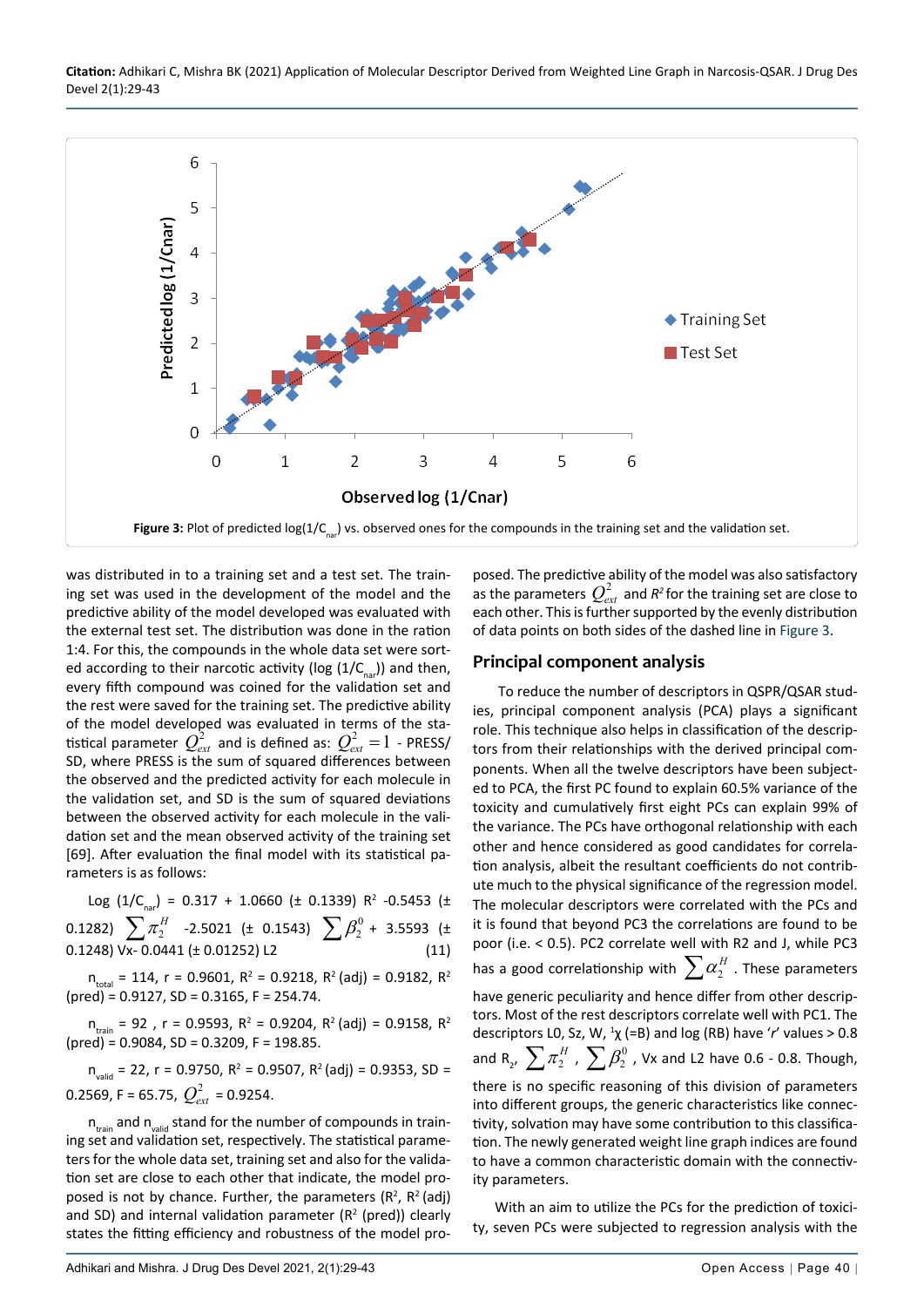narcosis activity. Using SEV technique as reported earlier, the optimized equation was obtained with an  $r = 0.9382$  and  $F =$ 158.781, which are lower than the model proposed earlier (r  $= 0.96012$ , F = 254.7).

## **Conclusion**

Albeit narcotic behavior is a complex phenomenon in aquatic animals, the structure of the narcotic plays an important role. The parameters derived from solute-solvent interactions are the most important factor in QSAR as these parameters explain the transportability of the compounds in the body fluid and specific interactions with the biomolecules. However, the role of topological parameters, which can be obtained directly from molecular structure, cannot be ruled out. Parameters derived from line graphs, which are already reported to explain many physical characteristics of carboneous compounds, the weighted line graphs are found to be excellent additives with empirical parameters in QSAR.

## **Acknowledgement**

BKM thanks University Grant Commission (New Delhi) for financial support through Basic Science Research Faculty Fellowship and Emeritus Fellowship.

## **References**

- 1. Khan K, Roy K, Benfenati E (2019) Ecotoxicological QSAR modeling of endocrine disruptor chemicals. J Hazard Mater 369: 707-718.
- 2. [Scherb H, Voigt K \(2011\) Adverse Genetic Effects Induced by](https://pubmed.ncbi.nlm.nih.gov/20390368/)  [Chemical or Physical Environmental Pollution.](https://pubmed.ncbi.nlm.nih.gov/20390368/) Environ Sci Pollut [Res 18: 695-696.](https://pubmed.ncbi.nlm.nih.gov/20390368/)
- 3. [Yu X \(2020\) Quantitative structure-toxicity relationships of or](https://pubmed.ncbi.nlm.nih.gov/32408003/)[ganic chemicals against Pseudokirchneriella subcapita ta.](https://pubmed.ncbi.nlm.nih.gov/32408003/) Aquat [Toxicol 105496.](https://pubmed.ncbi.nlm.nih.gov/32408003/)
- 4. [Khan K, Benfenati E, Roy K \(2019\) Consensus QSAR Modeling](https://pubmed.ncbi.nlm.nih.gov/30390527/)  [of Toxicity of Pharmaceuticals to Different Aquatic Organisms:](https://pubmed.ncbi.nlm.nih.gov/30390527/)  [Ranking and Prioritization of the Drug Bank Database Com](https://pubmed.ncbi.nlm.nih.gov/30390527/)pounds. [Ecotoxicol Environ Saf](https://pubmed.ncbi.nlm.nih.gov/30390527/) 168: 287-297.
- 5. [Worth AP, Bassan A, DeBruijn J, et al. \(2007\) The Role of the Eu](https://europepmc.org/article/med/17365963)[ropean Chemicals Bureau in Promoting the Regulatory Use of](https://europepmc.org/article/med/17365963)  [\(Q\)SAR Methods. SAR QSAR Environ Res 18: 111-125.](https://europepmc.org/article/med/17365963)
- 6. [European Commission \(2006\) Directive 2006/121/EC of the](https://www.google.com/url?q=https://eur-lex.europa.eu/LexUriServ/LexUriServ.do?uri%3DOJ:L:2006:396:0850:0856:EN:PDF&sa=D&source=hangouts&ust=1612690741826000&usg=AFQjCNFk4d3QLxgeZERnJDXeQmDl2mmJUw)  [European Parliament and of the Council of 18 December 2006](https://www.google.com/url?q=https://eur-lex.europa.eu/LexUriServ/LexUriServ.do?uri%3DOJ:L:2006:396:0850:0856:EN:PDF&sa=D&source=hangouts&ust=1612690741826000&usg=AFQjCNFk4d3QLxgeZERnJDXeQmDl2mmJUw)  [amending Council Directive 67/548/EEC on the approximation](https://www.google.com/url?q=https://eur-lex.europa.eu/LexUriServ/LexUriServ.do?uri%3DOJ:L:2006:396:0850:0856:EN:PDF&sa=D&source=hangouts&ust=1612690741826000&usg=AFQjCNFk4d3QLxgeZERnJDXeQmDl2mmJUw)  [of laws, regulations and administrative provisions relating to the](https://www.google.com/url?q=https://eur-lex.europa.eu/LexUriServ/LexUriServ.do?uri%3DOJ:L:2006:396:0850:0856:EN:PDF&sa=D&source=hangouts&ust=1612690741826000&usg=AFQjCNFk4d3QLxgeZERnJDXeQmDl2mmJUw)  [classification, packaging and labelling of dangerous substances](https://www.google.com/url?q=https://eur-lex.europa.eu/LexUriServ/LexUriServ.do?uri%3DOJ:L:2006:396:0850:0856:EN:PDF&sa=D&source=hangouts&ust=1612690741826000&usg=AFQjCNFk4d3QLxgeZERnJDXeQmDl2mmJUw)  [in order to adapt it to Regulation \(EC\) no 1907/2006 concern](https://www.google.com/url?q=https://eur-lex.europa.eu/LexUriServ/LexUriServ.do?uri%3DOJ:L:2006:396:0850:0856:EN:PDF&sa=D&source=hangouts&ust=1612690741826000&usg=AFQjCNFk4d3QLxgeZERnJDXeQmDl2mmJUw)[ing the Registration, Evaluation, Authorisation and Restriction](https://www.google.com/url?q=https://eur-lex.europa.eu/LexUriServ/LexUriServ.do?uri%3DOJ:L:2006:396:0850:0856:EN:PDF&sa=D&source=hangouts&ust=1612690741826000&usg=AFQjCNFk4d3QLxgeZERnJDXeQmDl2mmJUw)  [of Chemicals \(REACH\) and establishing a European Chemicals](https://www.google.com/url?q=https://eur-lex.europa.eu/LexUriServ/LexUriServ.do?uri%3DOJ:L:2006:396:0850:0856:EN:PDF&sa=D&source=hangouts&ust=1612690741826000&usg=AFQjCNFk4d3QLxgeZERnJDXeQmDl2mmJUw)  [Agency. Off J Eur Union L 396: 850-856.](https://www.google.com/url?q=https://eur-lex.europa.eu/LexUriServ/LexUriServ.do?uri%3DOJ:L:2006:396:0850:0856:EN:PDF&sa=D&source=hangouts&ust=1612690741826000&usg=AFQjCNFk4d3QLxgeZERnJDXeQmDl2mmJUw)
- 7. Dearden JC (2017) The History and Development of Quantitative Structure-Activity Relationships (QSARs) In Oncology: Breakthroughs in research and practice. IGI Global 67-117.
- 8. [Myatt GJ, Ahlberg E, Akahori Y, et al. \(2018\) In Silico Toxicology](https://pubmed.ncbi.nlm.nih.gov/29678766/)  [Protocols. Regul Toxicol Pharmacol 96: 1-17.](https://pubmed.ncbi.nlm.nih.gov/29678766/)
- 9. Organization for Economic Cooperation and Development (OECD), Guidance Document on the Validation of (Quantitative) Structure-Activity Relationship [(Q)SAR] Models, ENV/JM/ MONO 2 : 1-154.
- 10. [Netzeva TI, Pavan M, Worth AP \(2008\) Review of \(Quantitative\)](https://onlinelibrary.wiley.com/doi/abs/10.1002/qsar.200710099)  [Structure-Activity Relationships for Acute Aquatic Toxicity QSAR.](https://onlinelibrary.wiley.com/doi/abs/10.1002/qsar.200710099)  [Comb Sci 27: 77-90.](https://onlinelibrary.wiley.com/doi/abs/10.1002/qsar.200710099)
- 11. Roy K, Kar S, Das RN (2015) Understanding the Basics of QSAR for Applications in Pharmaceutical Sciences and Risk Assessment. (1st edn), Academic Press 484.
- 12. [Klüver N, Vogs C, Altenburger R \(2016\) Development of a Gener](https://pubmed.ncbi.nlm.nih.gov/27588575/)[al Baseline Toxicity QSAR Model for the Fish Embryo Acute Tox](https://pubmed.ncbi.nlm.nih.gov/27588575/)[icity Test. Chemosphere 164: 164-173.](https://pubmed.ncbi.nlm.nih.gov/27588575/)
- 13. [Adhikari C, Mishra BK \(2018\) Quantitative Structure-Activity Re](https://www.ingentaconnect.com/contentone/ben/cad/2018/00000014/00000001/art00005)[lationships of Aquatic Narcosis: A Review. Curr Comput-Aid Drug](https://www.ingentaconnect.com/contentone/ben/cad/2018/00000014/00000001/art00005)  [Des 14: 7-28.](https://www.ingentaconnect.com/contentone/ben/cad/2018/00000014/00000001/art00005)
- 14. [Klüver N, Bittermann K, Escher BI \(2019\) QSAR for Baseline Tox](https://pubmed.ncbi.nlm.nih.gov/30557756/)[icity and Classification of Specific Modes of Action of Ionizable](https://pubmed.ncbi.nlm.nih.gov/30557756/)  [Organic Chemicals in the Zebrafish Embryo Toxicity Test. Aquat](https://pubmed.ncbi.nlm.nih.gov/30557756/)  [Toxicol 207: 110-119.](https://pubmed.ncbi.nlm.nih.gov/30557756/)
- 15. [Khan K, Baderna D, Cappelli C, et al. \(2019\) Ecotoxicological](https://pubmed.ncbi.nlm.nih.gov/31128417/)  [QSAR Modeling of Organic Compounds Against Fish: Application](https://pubmed.ncbi.nlm.nih.gov/31128417/)  [of Fragment based Descriptors in Feature Analysis. Aquat Toxicol](https://pubmed.ncbi.nlm.nih.gov/31128417/)  [212: 162-174.](https://pubmed.ncbi.nlm.nih.gov/31128417/)
- 16. [Khan K, Khan PM, G Lavado G, et al. \(2019\) QSAR Modeling of](https://europepmc.org/article/med/31063877)  [Daphnia Magna and Fish Toxicities of Biocides using 2D Descrip](https://europepmc.org/article/med/31063877)[tors. Chemosphere 229: 8-17.](https://europepmc.org/article/med/31063877)
- 17. [Pandey SK, Ojha PK, Roy K \(2020\) Exploring QSAR Models for](https://pubmed.ncbi.nlm.nih.gov/32240857/)  [Assessment of Acute Fish Toxicity of Environmental Transforma](https://pubmed.ncbi.nlm.nih.gov/32240857/)[tion Products of Pesticides \(ETPPs\). Chemosphere 252: 126508.](https://pubmed.ncbi.nlm.nih.gov/32240857/)
- 18. [Abramenko N, Kustov L, Metelytsia L, et al. \(2020\) Review of](https://pubmed.ncbi.nlm.nih.gov/31732345/)  [Recent Advances towards the Development of QSAR Models](https://pubmed.ncbi.nlm.nih.gov/31732345/)  [for Toxicity Assessment of Ionic Liquids. J Hazard Mater 384:](https://pubmed.ncbi.nlm.nih.gov/31732345/)  [121429.](https://pubmed.ncbi.nlm.nih.gov/31732345/)
- 19. [Marzo M, Lavado OJ, Como F, et al. \(2020\) QSAR Models for Bio](https://pubmed.ncbi.nlm.nih.gov/31941347/)[cides: The Example of the Prediction of Daphnia Magna Acute](https://pubmed.ncbi.nlm.nih.gov/31941347/)  [Toxicity. SAR and QSAR Environ Res 31: 227-243.](https://pubmed.ncbi.nlm.nih.gov/31941347/)
- 20. [Jin L, Gu Y, Dai J, et al. \(1999\) Toxicity of Substituted Benzalde](https://www.tandfonline.com/doi/abs/10.1080/02772249909358696)hydes to [Photobacterium Phosphoreum](https://www.tandfonline.com/doi/abs/10.1080/02772249909358696) and Quantitative Struc[ture‐Activity Relationship. Toxicol Environ Chem](https://www.tandfonline.com/doi/abs/10.1080/02772249909358696) 69: 149-156.
- 21. Katritzky AR, Radzvilovits M, Slavov S, et al. (2010) Quantitative Structure-Activity Relationship Modeling of Bioconcentration Factors of Polychlorinated Biphenyls. Toxicol Environ Chem 92: 1233-1247.
- 22. [Lozano S, Lescot E, Halm MP, et al. \(2010\) Prediction of Acute](https://pubmed.ncbi.nlm.nih.gov/19874208/)  [Toxicity in Fish by Using QSAR Methods and Chemical Modes of](https://pubmed.ncbi.nlm.nih.gov/19874208/)  Action. J Enzyme Inhib [Med Chem 25: 195-203.](https://pubmed.ncbi.nlm.nih.gov/19874208/)
- 23. [Ha H, Park K, Kang G, et al. \(2019\) QSAR Study using Acute Tox](https://pubmed.ncbi.nlm.nih.gov/30790110/)[icity of Daphnia Magna and Hyalella Azteca through Exposure](https://pubmed.ncbi.nlm.nih.gov/30790110/)  [to Polycyclic Aromatic Hydrocarbons \(PAHs\). Ecotoxicology](https://pubmed.ncbi.nlm.nih.gov/30790110/) 28: [333-342.](https://pubmed.ncbi.nlm.nih.gov/30790110/)
- 24. [Khan K, Roy K \(2019\) Ecotoxicological QSAR Modelling of Or](https://pubmed.ncbi.nlm.nih.gov/31474156/)[ganic Chemicals against Pseudokirchneriella Subcapitata using](https://pubmed.ncbi.nlm.nih.gov/31474156/)  [Consensus Predictions Approach.](https://pubmed.ncbi.nlm.nih.gov/31474156/) SAR and QSAR Environ Res 30: [665-681.](https://pubmed.ncbi.nlm.nih.gov/31474156/)
- 25. [Umbuzeiro GDA, Albuquerque AF, Vacchi FI, et al. \(2019\) To](https://bv.fapesp.br/en/publicacao/172071/towards-a-reliable-prediction-of-the-aquatic-toxicity-of-dye/)[wards a Reliable Prediction of the Aquatic Toxicity of Dyes.](https://bv.fapesp.br/en/publicacao/172071/towards-a-reliable-prediction-of-the-aquatic-toxicity-of-dye/) Envi[ron Sci Eur](https://bv.fapesp.br/en/publicacao/172071/towards-a-reliable-prediction-of-the-aquatic-toxicity-of-dye/) 31: 76.
- 26. [Liu W, Wang X, Zhou X, et al. \(2020\) Quantitative Structure-Ac](https://pubmed.ncbi.nlm.nih.gov/31726349/)[tivity Relationship between the Toxicity of Amine Surfactant and](https://pubmed.ncbi.nlm.nih.gov/31726349/)  [its Molecular Structure.](https://pubmed.ncbi.nlm.nih.gov/31726349/) Sci Total Environ 702: 134593.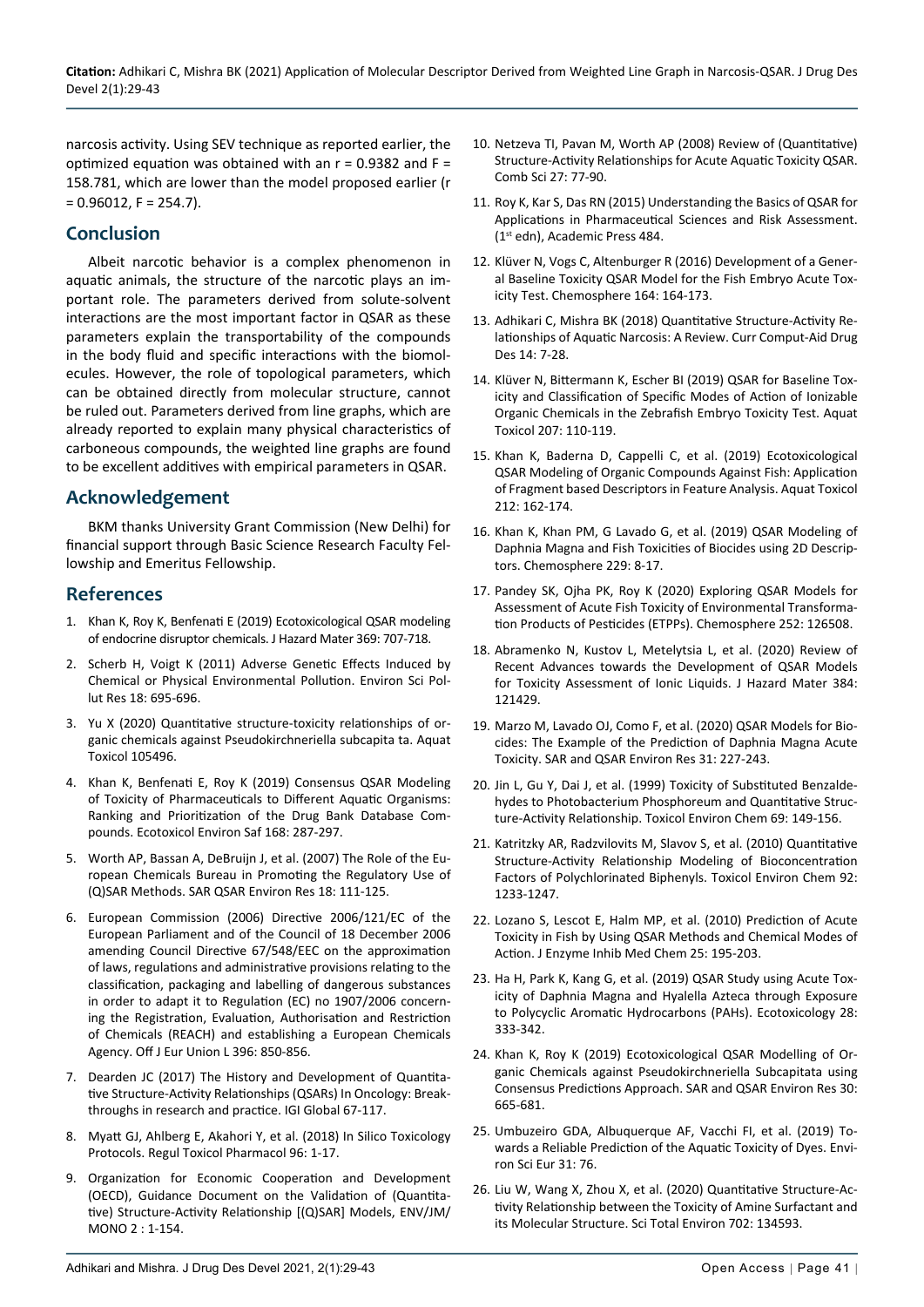- 27. [Ghosh S, Ojha PK, Carnesecchi E, et al. \(2020\) Exploring QSAR](https://europepmc.org/article/med/31855788)  [Modeling of Toxicity of Chemicals on Earthworm.](https://europepmc.org/article/med/31855788) Ecotoxicol Environ Saf [190: 110067.](https://europepmc.org/article/med/31855788)
- 28. [Lagunin AA, Zakharov AV, Filimonov DA, et al. \(2007\) A New Ap](https://pubmed.ncbi.nlm.nih.gov/17514571/)[proach to QSAR Modelling of Acute Toxicity. SAR QSAR Environ](https://pubmed.ncbi.nlm.nih.gov/17514571/)  [Res 18: 285-298.](https://pubmed.ncbi.nlm.nih.gov/17514571/)
- 29. [Hopkins WA \(2007\) Amphibians as models for studying environ](https://pubmed.ncbi.nlm.nih.gov/17592188/)[mental change. ILAR J 48: 270-277.](https://pubmed.ncbi.nlm.nih.gov/17592188/)
- 30. [Mann RM, Bidwell JR \(2001\) The Acute Toxicity of Agricultural](https://pubmed.ncbi.nlm.nih.gov/11504342/)  [Surfactants to the Tadpoles of Four Australian and Two Exotic](https://pubmed.ncbi.nlm.nih.gov/11504342/)  [Frogs. Environ Pollut](https://pubmed.ncbi.nlm.nih.gov/11504342/) 114: 195-205.
- 31. [Wang X, Dong Y, Wang L, et al. \(2001\) Acute Toxicity of Substi](http://www.paper.edu.cn/scholar/showpdf/OUD2EN2IOTD0gxeQh)[tuted Phenols to Rana Japonica Tadpoles and Mechanism-based](http://www.paper.edu.cn/scholar/showpdf/OUD2EN2IOTD0gxeQh)  [Quantitative Structure-Activity Relationship \(QSAR\) Study. Che](http://www.paper.edu.cn/scholar/showpdf/OUD2EN2IOTD0gxeQh)[mosphere 44: 447-455.](http://www.paper.edu.cn/scholar/showpdf/OUD2EN2IOTD0gxeQh)
- 32. [Papa E, Battaini F, Gramatica P \(2005\) Ranking of Aquatic Toxici](https://pubmed.ncbi.nlm.nih.gov/15620749/)[ty of Esters Modelled by QSAR. Chemosphere 58: 559-570.](https://pubmed.ncbi.nlm.nih.gov/15620749/)
- 33. [Lipnick RL \(1988\) A Quantitative Structure-Activity Relationship](https://www.astm.org/DIGITAL_LIBRARY/STP/PAGES/STP10308S.htm)  [Study of Overton's Data on the Narcosis and Toxicity of Organic](https://www.astm.org/DIGITAL_LIBRARY/STP/PAGES/STP10308S.htm)  [Compounds to the Tadpole, Rana Temporaria. Aquatic Toxicol](https://www.astm.org/DIGITAL_LIBRARY/STP/PAGES/STP10308S.htm)[ogy and Environmental Fate: Eleventh Volume, ASTM Interna](https://www.astm.org/DIGITAL_LIBRARY/STP/PAGES/STP10308S.htm)[tional.](https://www.astm.org/DIGITAL_LIBRARY/STP/PAGES/STP10308S.htm)
- 34. [Overton CE \(1991\) Studies on Narcosis Edited by RL Lipnick,](https://books.google.co.in/books?hl=en&lr=&id=Iw_vCAAAQBAJ&oi=fnd&pg=PR9&dq=+Studies+on+Narcosis+Edited+by+RL+Lipnick,+Chapman+and+Hall,+London.&ots=AQHZZoUCsJ&sig=IzRhBJEbOYUs2L1TCJIiYITWsHc)  [Chapman and Hall, London.](https://books.google.co.in/books?hl=en&lr=&id=Iw_vCAAAQBAJ&oi=fnd&pg=PR9&dq=+Studies+on+Narcosis+Edited+by+RL+Lipnick,+Chapman+and+Hall,+London.&ots=AQHZZoUCsJ&sig=IzRhBJEbOYUs2L1TCJIiYITWsHc)
- 35. [Abraham MH, Rafols C \(1995\) Factors that Influence Tadpole](https://pubs.rsc.org/en/content/articlelanding/1995/P2/P29950001843#!divAbstract)  [Narcosis: An LFER Analysis. J Chem Soc Perkin Trans2: 1843-](https://pubs.rsc.org/en/content/articlelanding/1995/P2/P29950001843#!divAbstract) [1851.](https://pubs.rsc.org/en/content/articlelanding/1995/P2/P29950001843#!divAbstract)
- 36. Wang X, Dong Y, Xu S, et al. (2000) Quantitative Structure-Activity Relationships for the Toxicity to the Tadpole Rana Japonica of Selected Phenols. Bull Environ Contam Toxicol 64: 859-865.
- 37. [Huang H, Wang X, Ou W, et al. \(2003\) Acute Toxicity of Benzene](https://pubmed.ncbi.nlm.nih.gov/14505719/)  [derivatives to the Tadpoles \(Rana Japonica\) and QSAR Analyses.](https://pubmed.ncbi.nlm.nih.gov/14505719/)  [Chemosphere 53: 963-970.](https://pubmed.ncbi.nlm.nih.gov/14505719/)
- 38. [Bowen KR, Flanagan KB, Acree WE, et al. \(2006\) Correlation of](https://pubmed.ncbi.nlm.nih.gov/17011022/)  [the Toxicity of Organic Compounds to Tadpoles using the Abra](https://pubmed.ncbi.nlm.nih.gov/17011022/)[ham Model. Sci Total Environ 371: 99-109.](https://pubmed.ncbi.nlm.nih.gov/17011022/)
- 39. Meyer KH, Hemmi H (1935) Beitrage zur theorie der narkose III. Biochem Zeit 277: 39-71.
- 40. [Konemann H \(1981\) Quantitative Structure-Activity Relation](https://pubmed.ncbi.nlm.nih.gov/7233445/)[ships in Fish Toxicity Studies Part 1: Relationship for 50 Industrial](https://pubmed.ncbi.nlm.nih.gov/7233445/)  [Pollutants. Toxicology 19: 209-221.](https://pubmed.ncbi.nlm.nih.gov/7233445/)
- 41. [JC Dearden \(1985\) Partitioning and Lipophilicity in Quantitative](https://www.ncbi.nlm.nih.gov/pmc/articles/PMC1568760/)  [Structure-Activity Relationships. Environ Health Perspect 61:](https://www.ncbi.nlm.nih.gov/pmc/articles/PMC1568760/)  [203-228.](https://www.ncbi.nlm.nih.gov/pmc/articles/PMC1568760/)
- 42. [Veith GD, Broderius SJ \(1987\) Structure-Toxicity Relationships](https://cfpub.epa.gov/si/si_public_record_report.cfm?Lab=NHEERL&dirEntryId=37919&keyword=Narcotics&actType=&TIMSType=+&TIMSSubTypeID=&DEID=&epaNumber=&ntisID=&archiveStatus=Both&ombCat=Any&dateBeginCreated=&dateEndCreated=&dateBeginPublishedPresented=&date)  [for Industrial Chemicals Causing Type \(II\) Narcosis Syndrome,](https://cfpub.epa.gov/si/si_public_record_report.cfm?Lab=NHEERL&dirEntryId=37919&keyword=Narcotics&actType=&TIMSType=+&TIMSSubTypeID=&DEID=&epaNumber=&ntisID=&archiveStatus=Both&ombCat=Any&dateBeginCreated=&dateEndCreated=&dateBeginPublishedPresented=&date)  [in QSPR in EnVironmental Toxicology-II, KLEKaiser eds, D Reidel](https://cfpub.epa.gov/si/si_public_record_report.cfm?Lab=NHEERL&dirEntryId=37919&keyword=Narcotics&actType=&TIMSType=+&TIMSSubTypeID=&DEID=&epaNumber=&ntisID=&archiveStatus=Both&ombCat=Any&dateBeginCreated=&dateEndCreated=&dateBeginPublishedPresented=&date)  [Publishing Company, Dordrecht, 385-391.](https://cfpub.epa.gov/si/si_public_record_report.cfm?Lab=NHEERL&dirEntryId=37919&keyword=Narcotics&actType=&TIMSType=+&TIMSSubTypeID=&DEID=&epaNumber=&ntisID=&archiveStatus=Both&ombCat=Any&dateBeginCreated=&dateEndCreated=&dateBeginPublishedPresented=&date)
- 43. Deneer JW, Seinen W, Hermens JLM (1988) The Acute Toxicity of Aldehydes to the Guppy. Aquat Toxicol 12: 185-192.
- 44. [Schultz TW, Lin DT, Wilke TS, et al. \(1990\) Quantitative Struc](https://qsardb.org/repository/handle/10967/90)[ture-Activity Relationships for the Tetrahymena Pyriformis](https://qsardb.org/repository/handle/10967/90)  [Population Growth Endpoint: A Mechanism of Toxic Action Ap](https://qsardb.org/repository/handle/10967/90)[proach Practical Applications of Quantitative Structure-Activity](https://qsardb.org/repository/handle/10967/90)  [Relationships \(QSAR\), in Environmental Chemistry and Toxicolo](https://qsardb.org/repository/handle/10967/90)[gy, Dordrecht, Kluwer, The Netherlands, 241-262.](https://qsardb.org/repository/handle/10967/90)
- 45. [Schultz TW, Bryant SE, Lin DT \(1994\) Structure-Toxicity Relation](https://pubmed.ncbi.nlm.nih.gov/8123990/)[ships for Tetrahymena: Aliphatic Aldehydes. Bull Environ Con](https://pubmed.ncbi.nlm.nih.gov/8123990/)[tam Toxicol 52: 279-285.](https://pubmed.ncbi.nlm.nih.gov/8123990/)
- 46. [Hansch C, Kurup A, Garg R, et al. \(2001\) Chem-bioinformat](https://pubmed.ncbi.nlm.nih.gov/11712499/)[ics and QSAR: A Review of QSAR Lacking Positive Hydrophobic](https://pubmed.ncbi.nlm.nih.gov/11712499/)  [Terms. Chem Rev 101: 619-672.](https://pubmed.ncbi.nlm.nih.gov/11712499/)
- 47. [Khadikar PV, Agrawal VK, Karmarkar S \(2002\) Prediction of Li](http://europepmc.org/article/med/12213464)[pophilicity of Polyacenes using Quantitative Structure-Activity](http://europepmc.org/article/med/12213464)  [Relationships. Bioorg Med Chem 10: 3499-3507.](http://europepmc.org/article/med/12213464)
- 48. [Khadikar PV, Karmarkar S \(2002\) On the Estimation of PI Index of](https://citeseerx.ist.psu.edu/viewdoc/download?doi=10.1.1.559.3969&rep=rep1&type=pdf)  [Polyacenes. Acta Chim Slov 49: 755-771.](https://citeseerx.ist.psu.edu/viewdoc/download?doi=10.1.1.559.3969&rep=rep1&type=pdf)
- 49. [Khadikar PV, Phadnis A, Shrivastava A \(2002\) QSAR Study on Tox](https://www.academia.edu/29929687/QSAR_study_on_toxicity_to_aqueous_organisms_using_the_PI_index)[icity to Aqueous Organisms using the PI Index. Bioorg Med Chem](https://www.academia.edu/29929687/QSAR_study_on_toxicity_to_aqueous_organisms_using_the_PI_index)  [10: 1181-1188.](https://www.academia.edu/29929687/QSAR_study_on_toxicity_to_aqueous_organisms_using_the_PI_index)
- 50. [Khadikar PV, Singh S, Shrivastava A \(2002\) Novel Estimation of](https://pubmed.ncbi.nlm.nih.gov/11909732/)  [Lipophilic Behaviour of Polychlorinated Biphenyls. Bioorg Med](https://pubmed.ncbi.nlm.nih.gov/11909732/)  [Chem Lett 12: 1125-1128.](https://pubmed.ncbi.nlm.nih.gov/11909732/)
- 51. [Agrawal VK, Singh J, Khadikar PV \(2002\) On the Topological Evi](https://pubmed.ncbi.nlm.nih.gov/12413850/)[dences for Modelling Lipophilicity. Bioorg Med Chem 10: 3981-](https://pubmed.ncbi.nlm.nih.gov/12413850/) [3996.](https://pubmed.ncbi.nlm.nih.gov/12413850/)
- 52. [Khadikar PV, Mathur KC, Singh S, et al. \(2002\) Study on Quan](https://europepmc.org/article/med/11937334)[titative Structure-Toxicity Relationships of Benzene Derivatives](https://europepmc.org/article/med/11937334)  [Acting by Narcosis. Bioorg Med Chem 10: 1761-1766.](https://europepmc.org/article/med/11937334)
- 53. [Khadikar PV, Mandloi D, Bajaj AV, et al. \(2003\) QSAR Study on](https://pubmed.ncbi.nlm.nih.gov/12565942/)  [Solubility of Alkanes in Water and their Partition Coefficients in](https://pubmed.ncbi.nlm.nih.gov/12565942/)  [Different Solvent Systems using PI Index. Bioorg Med Chem Lett](https://pubmed.ncbi.nlm.nih.gov/12565942/)  [13: 419-422.](https://pubmed.ncbi.nlm.nih.gov/12565942/)
- 54. [Agrawal VK, Chaturvedi S, Abraham MH, et al. \(2003\) QSAR](https://pubmed.ncbi.nlm.nih.gov/13129588/)  [Study on Tadpole Narcosis. Bioorg Med Chem 11: 4523-4533.](https://pubmed.ncbi.nlm.nih.gov/13129588/)
- 55. [Jaiswal M, Khadikar P \(2004\) QSAR Study on Tadpole Narcosis](https://pubmed.ncbi.nlm.nih.gov/15028264/)  [using PI Index: a case of heterogenous set of compounds. Bioorg](https://pubmed.ncbi.nlm.nih.gov/15028264/)  [Med Chem 12: 1731-1736.](https://pubmed.ncbi.nlm.nih.gov/15028264/)
- 56. Bertz SH (1981) The Bond Graph. J Chem Soc Chem Comm 16: 818-820.
- 57. Bertz SH (1988) Branching in Graphs and Molecules. Discr Appl Math 19: 65-83.
- 58. [Gutman I, Estrada E \(1996\) Topological Indices Based on the Line](https://pubs.acs.org/doi/abs/10.1021/ci950143i?src=recsys)  [Graph of the Molecular Graph. J Chem Inf Comput Sci 36: 541-543](https://pubs.acs.org/doi/abs/10.1021/ci950143i?src=recsys).
- 59. [Estrada E, Gutman I \(1996\) A Topological Index Based on Dis](https://pubs.acs.org/doi/abs/10.1021/ci9600115)[tances of Edges of Molecular Graphs. J Chem Inf Comput Sci 36:](https://pubs.acs.org/doi/abs/10.1021/ci9600115)  [850-853.](https://pubs.acs.org/doi/abs/10.1021/ci9600115)
- 60. [Gutman I, Popović L, Mishra BK, et al. \(1997\) Application of Line](https://www.shd.org.rs/JSCS/Vol62/V62n11ad.htm)  [Graphs in Physical Chemistry Predicting the Surface Tensions of](https://www.shd.org.rs/JSCS/Vol62/V62n11ad.htm)  [Alkanes. J Serb Chem Soc 62: 1025-1029.](https://www.shd.org.rs/JSCS/Vol62/V62n11ad.htm)
- 61. [Kuanar M, Kuanar SK, Mishra BK, et al. \(1999\) Correlation of Line](http://nopr.niscair.res.in/handle/123456789/15782)  [Graph Parameters with Physicochemical Properties of Octane](http://nopr.niscair.res.in/handle/123456789/15782)  [Isomers. Indian J Chem A38: 525-528.](http://nopr.niscair.res.in/handle/123456789/15782)
- 62. [Gutman I, Tomovic Z \(2000\) On the Application of Line Graphs](http://www.doiserbia.nb.rs/Article.aspx?id=0352-51390008577G#.YB54drAzbIU)  [in Quantitative Structure-Property Studies. J Serb Chem Soc 65:](http://www.doiserbia.nb.rs/Article.aspx?id=0352-51390008577G#.YB54drAzbIU)  [577-580.](http://www.doiserbia.nb.rs/Article.aspx?id=0352-51390008577G#.YB54drAzbIU)
- 63. [Gutman I, Tomvic Z, Mishra BK, et al. \(2001\) On the Use of It](http://nopr.niscair.res.in/handle/123456789/20975)[erated Line Graphs in Quantitative Structure-Property Studies.](http://nopr.niscair.res.in/handle/123456789/20975)  [Indian J Chem A40: 4-11.](http://nopr.niscair.res.in/handle/123456789/20975)
- 64. [Tomovic Z, Gutman I \(2001\) Modeling Boiling Points of Cycloal](https://pubmed.ncbi.nlm.nih.gov/11500122/)[kanes by means of Iterated Line Graph Sequences. J Chem Inf](https://pubmed.ncbi.nlm.nih.gov/11500122/)  [Comput Sci 41: 1041-1045.](https://pubmed.ncbi.nlm.nih.gov/11500122/)